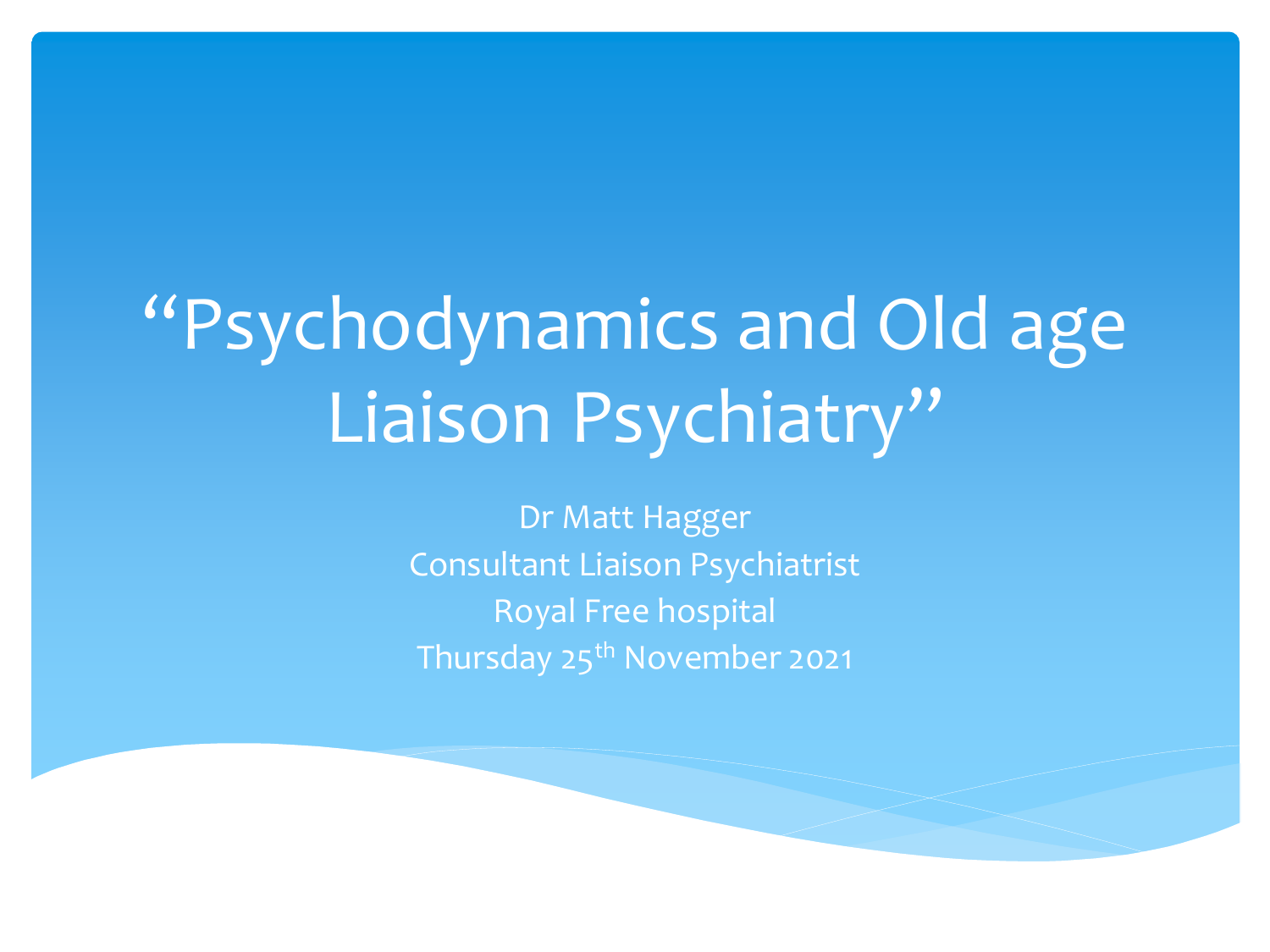### **Contents**

- The APP and two books…..
- Related blogs…..Psychodynamics in Old age
- Liaison Psychiatry
- Clinical illustrations (dotted throughout)
- Psychodynamics in Liaison settings
- Dementia in the acute hospital
- Referrals to liaison
- Initial assessment
- Concepts: Splitting and Projection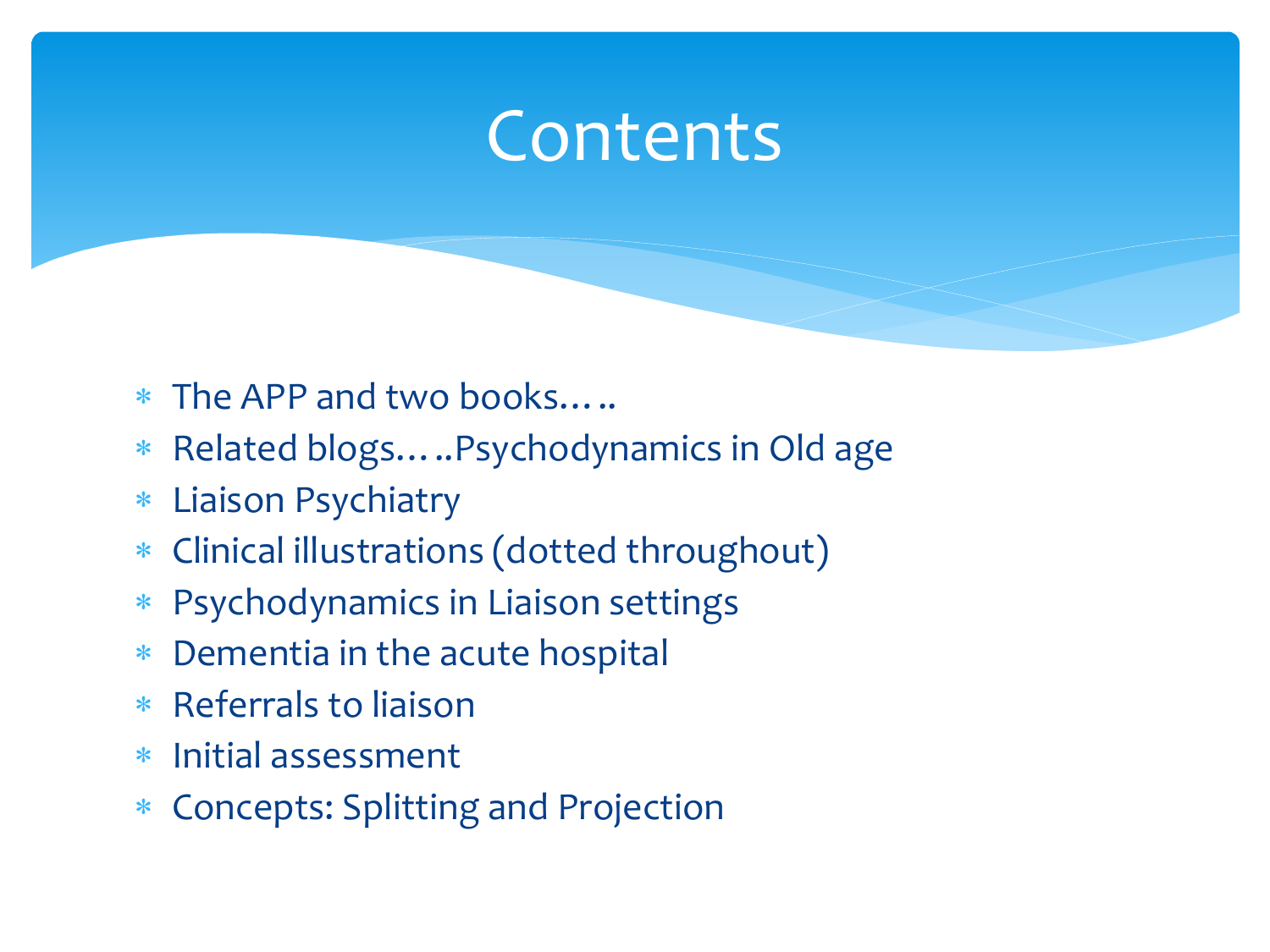### Contents continued

- Counter-transference
- Containment
- Narcissism
- "Acting out"
- \* Reviews in Liaison
- Conclusions & Suggestions
- Questions & discussion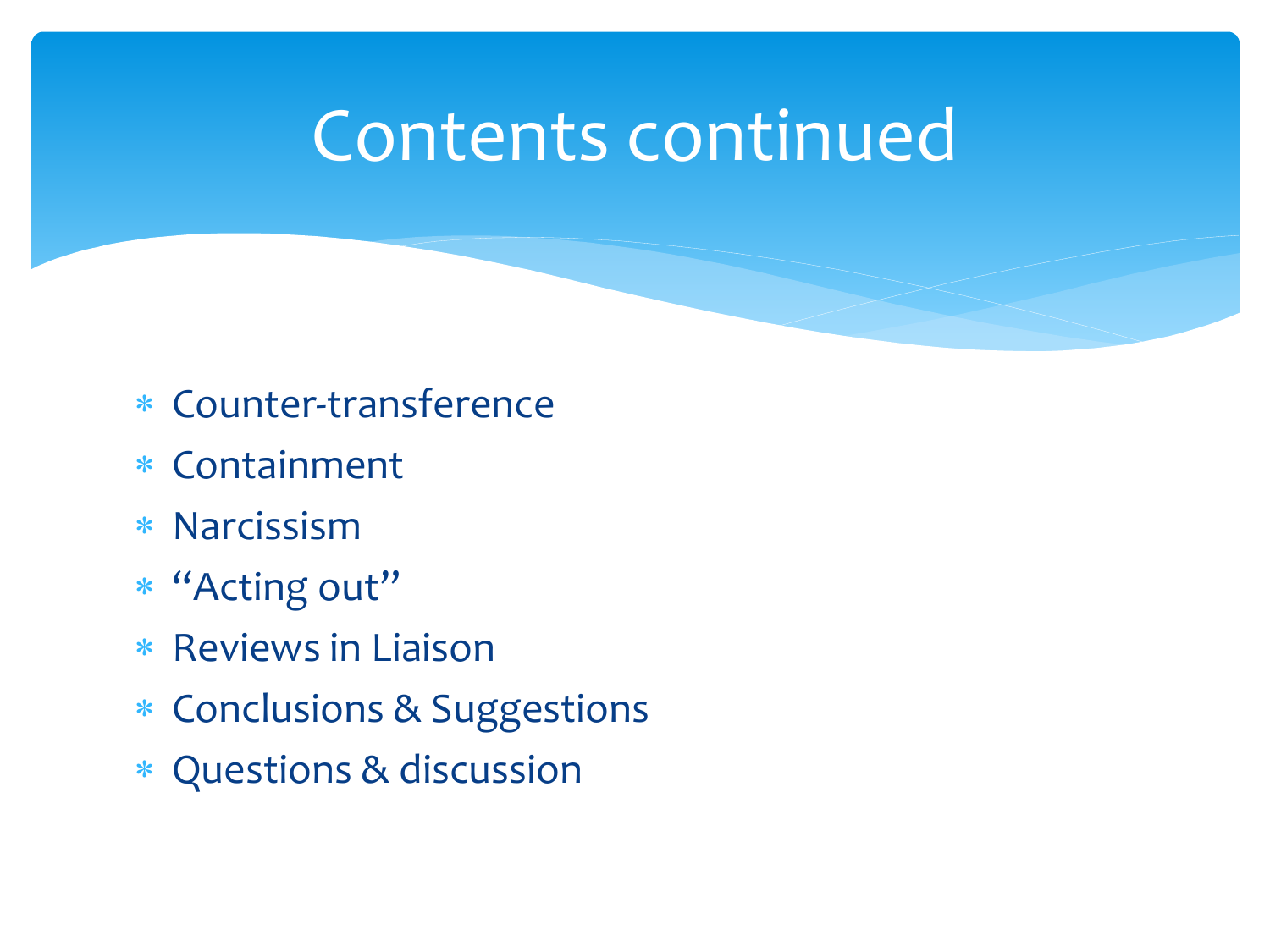# Some background…..

- APP: association for psychoanalytic psychotherapy in the NHS: Older adults section
- **"Talking Over the Years: A Handbook of Dynamic Psychotherapy with Older Adults" (2004) (Evans & Garner)**
- **"Psychodynamic Approaches in the Care of People with Dementia: Undiscovered Country" (Published August 2018)**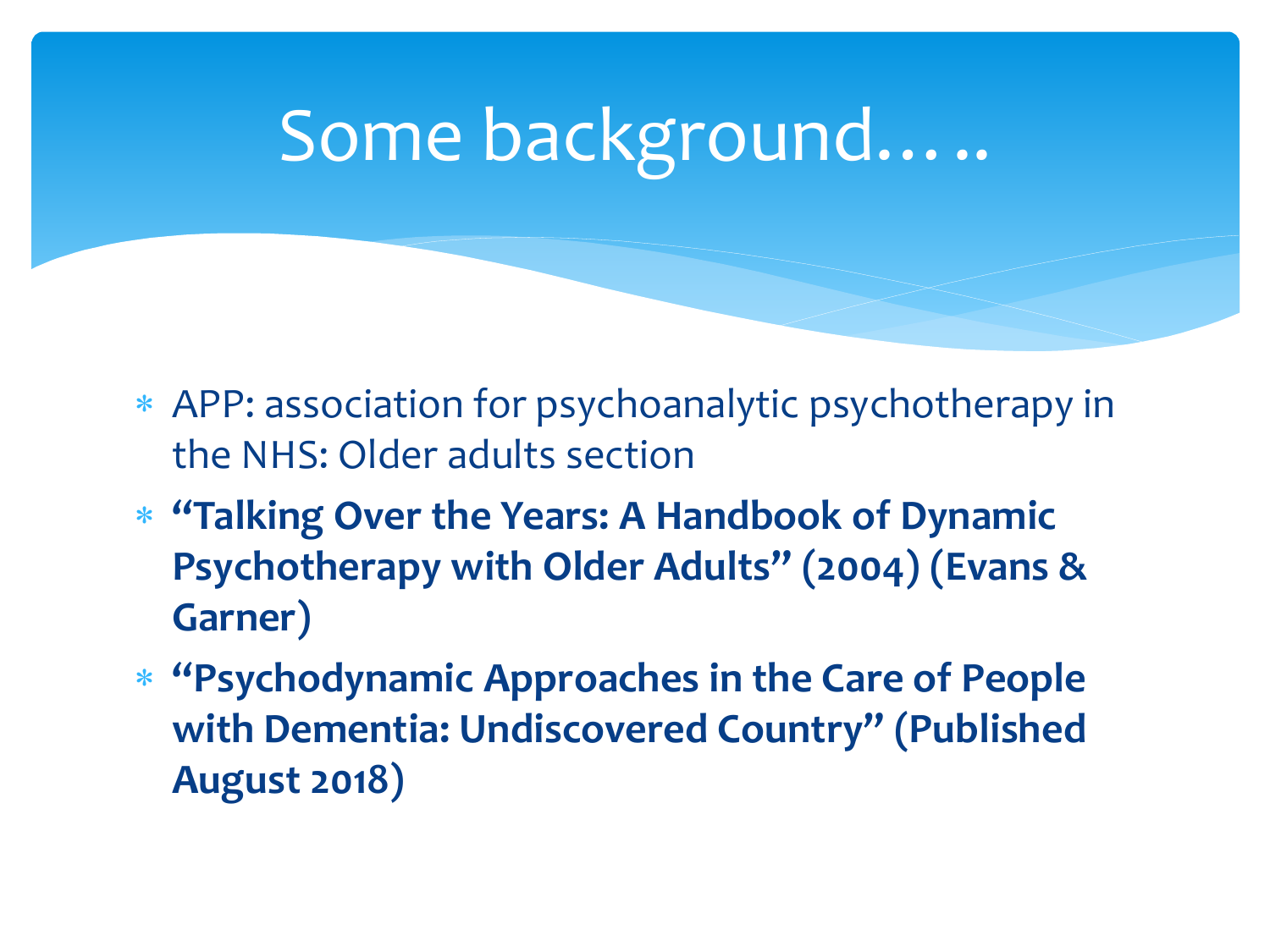# Psychodynamics in older adults….

- http://thehearingaidpodcasts.org.uk/5-01 [psychodynamic-approaches-to-care-for-older-](http://thehearingaidpodcasts.org.uk/5-01-psychodynamic-approaches-to-care-for-older-adults/)
- [adults/](http://thehearingaidpodcasts.org.uk/5-01-psychodynamic-approaches-to-care-for-older-adults/)
- [https://britishgeriatricssociety.wordpress.com/2018/0](https://britishgeriatricssociety.wordpress.com/2018/05/16/from-uncertainty-to-understanding-can-psychodynamic-theories-improve-our-care-of-older-adults/%23more-5356) 5/16/from-uncertainty-to-understanding-canpsychodynamic-theories-improve-our-care-of-olderadults/#more-5356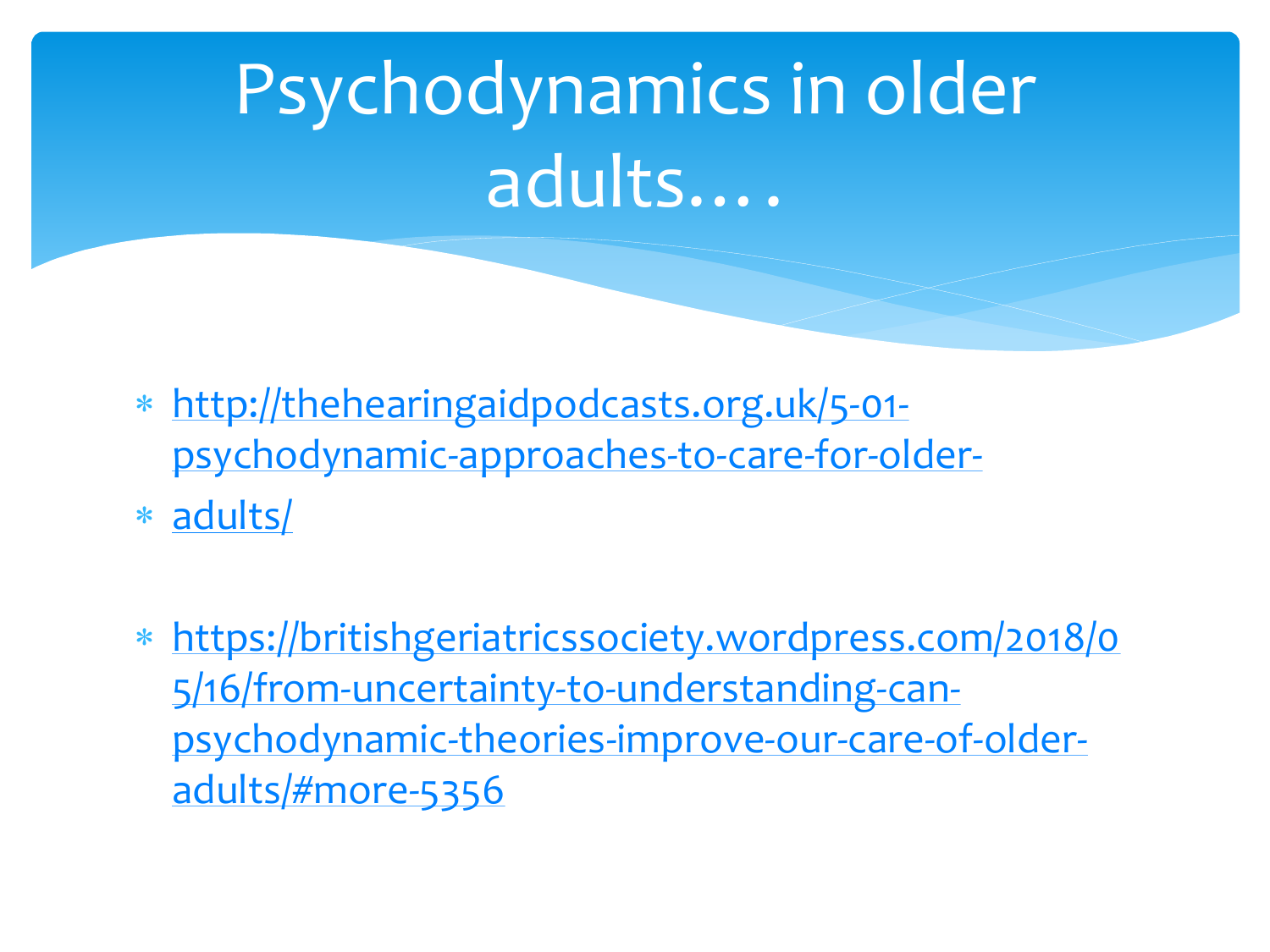### A quote…..

- *"The success and viability of a social institution are intimately connected with the techniques it uses to contain anxiety" Menzies Lyth 1960*
- **"A Case-Study in the Functioning of Social Systems as a Defence against Anxiety"**
- *A Report on a Study of the Nursing Service of a General Hospital*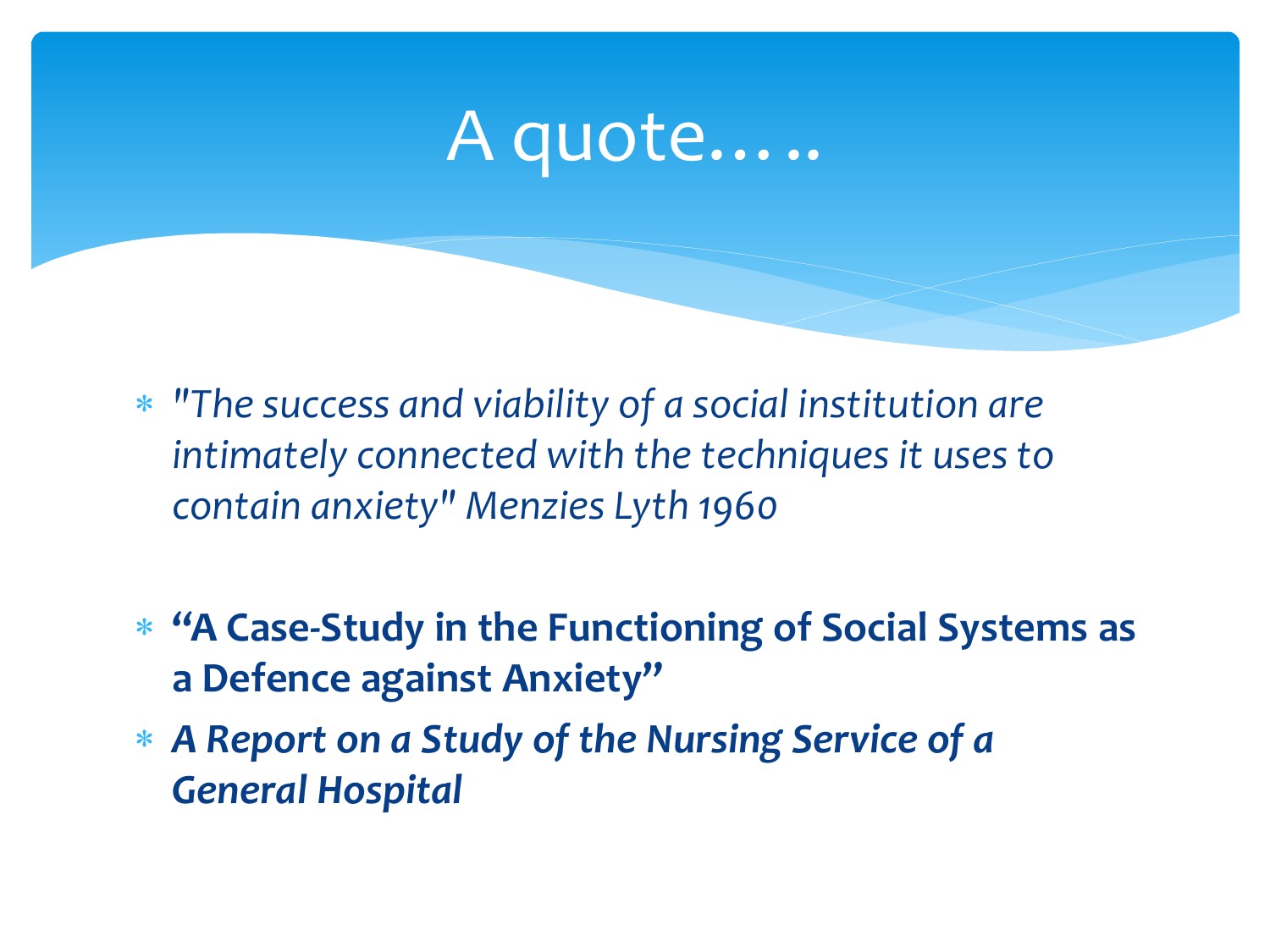# Liaison Psychiatry

- Origins in USA……
- Expansion in UK in recent years; models e.g. RAID/ service lines
- Analysis and Evidence e.g. LSE/ RAID research
- Current NHS & social care pressures
- Liaison challenges; A&E and wards
- Liaison practitioners; clinical; education; ambassadorial; challenge stigma (Bolton 2012)
- Expansion in old age liaison teams…..Ageless teams…..
- Bio-Psycho-social- (philosophical)- spiritual; all approaches complement each other; different emphasis at different times……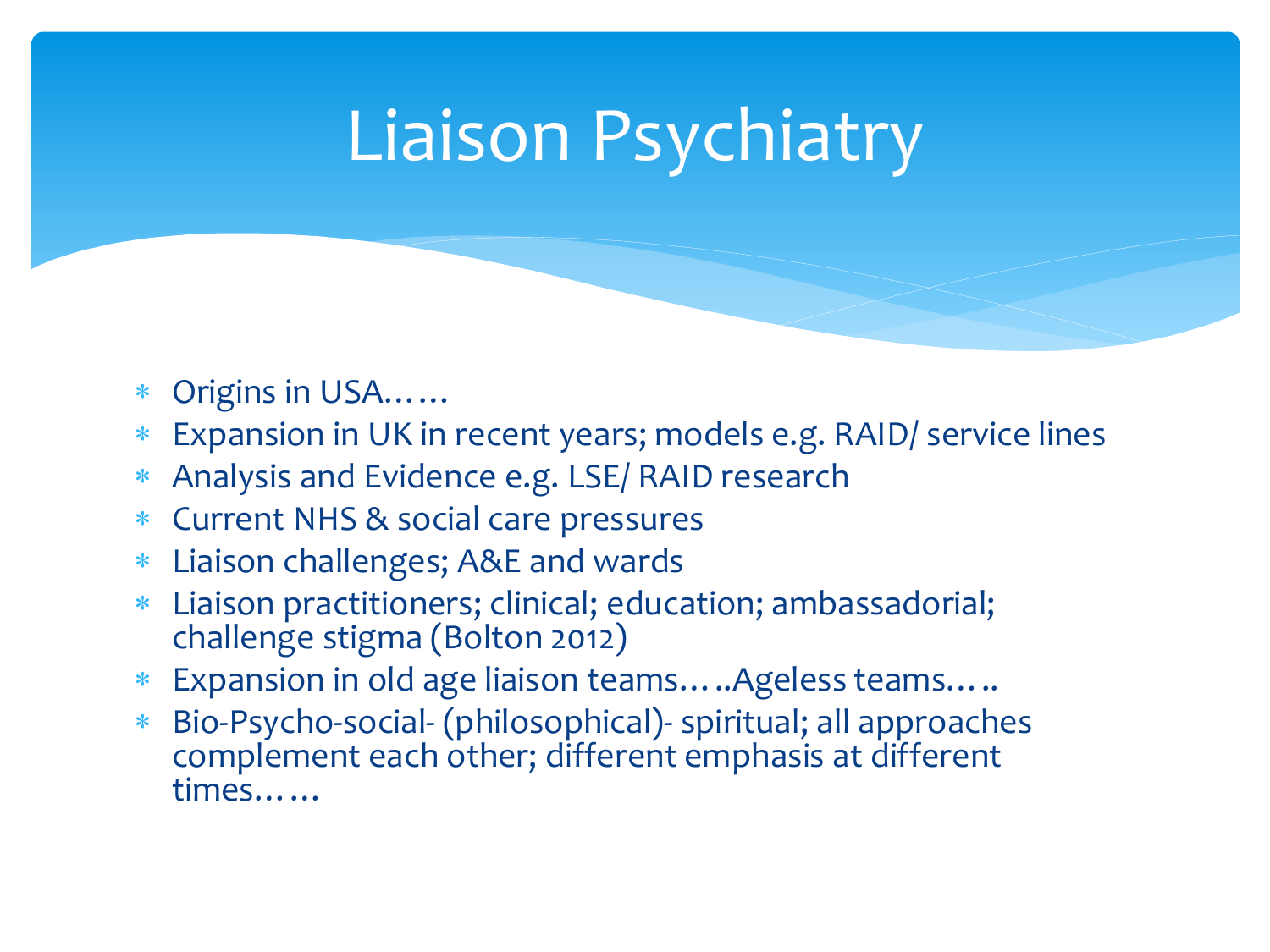#### Clinical illustration………

 *The liaison psychiatry team is asked and see JACK, a man in his 70s who is agitated on the ward. Staff describe him as disinhibited and one or two fairly quickly use the word "nasty" about him such is the depth of feeling he appears to be inducing in others.......*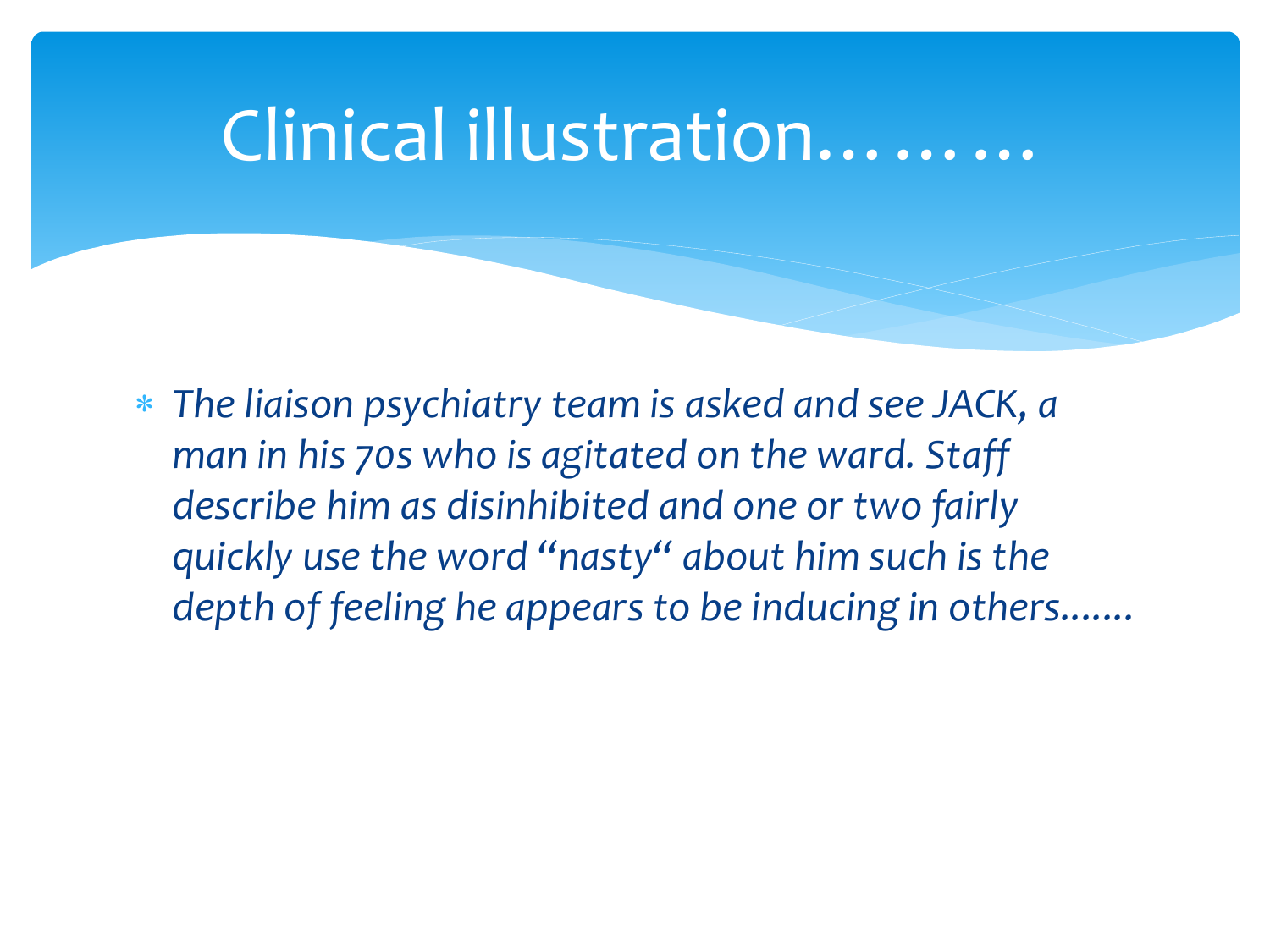### Psychodynamics in Liaison

- Primarily about relationships; thoughts and feelings with emphasis on unconcious processed
- Always present; affecting all reactions & behaviour
- Origins of liaison psychiatry re psychodynamics; "Drifting away" (Jackson 1990); often overlooked
- Complexities: multiple interactions around an individual patient; also anxieties within and between teams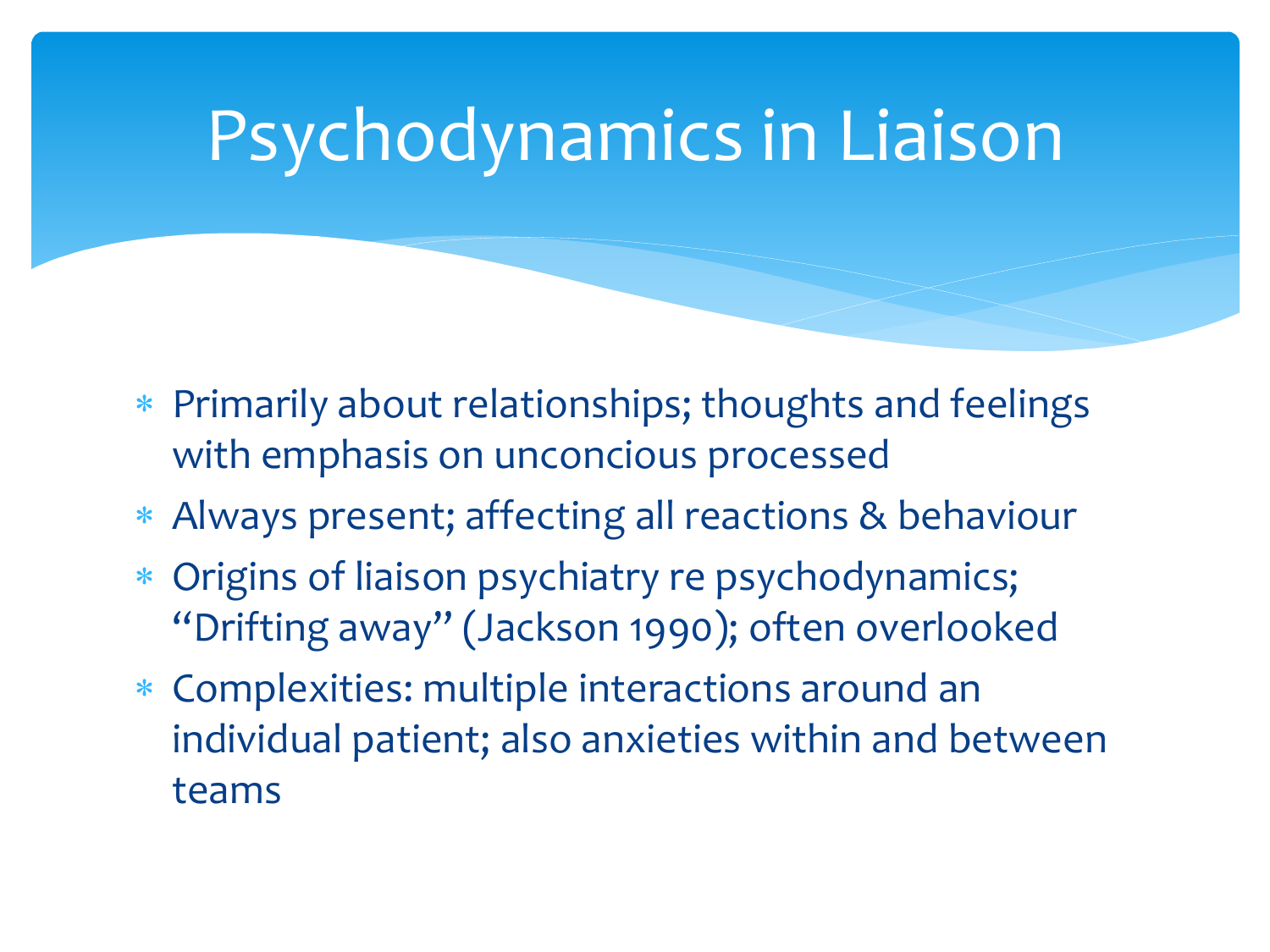### Continued…………

- Anxieties about serious illness, frailty, ageing & death
- Impact on Liaison practitioners; awareness and blind spots…….
- Psychodynamic perspective help understand the referral, what might be going on for the pt
- *A calm seemingly "benign" patient with dementia sitting in bed may be experiencing intense emotions themselves and be surrounded by emotional turmoil on the ward.....*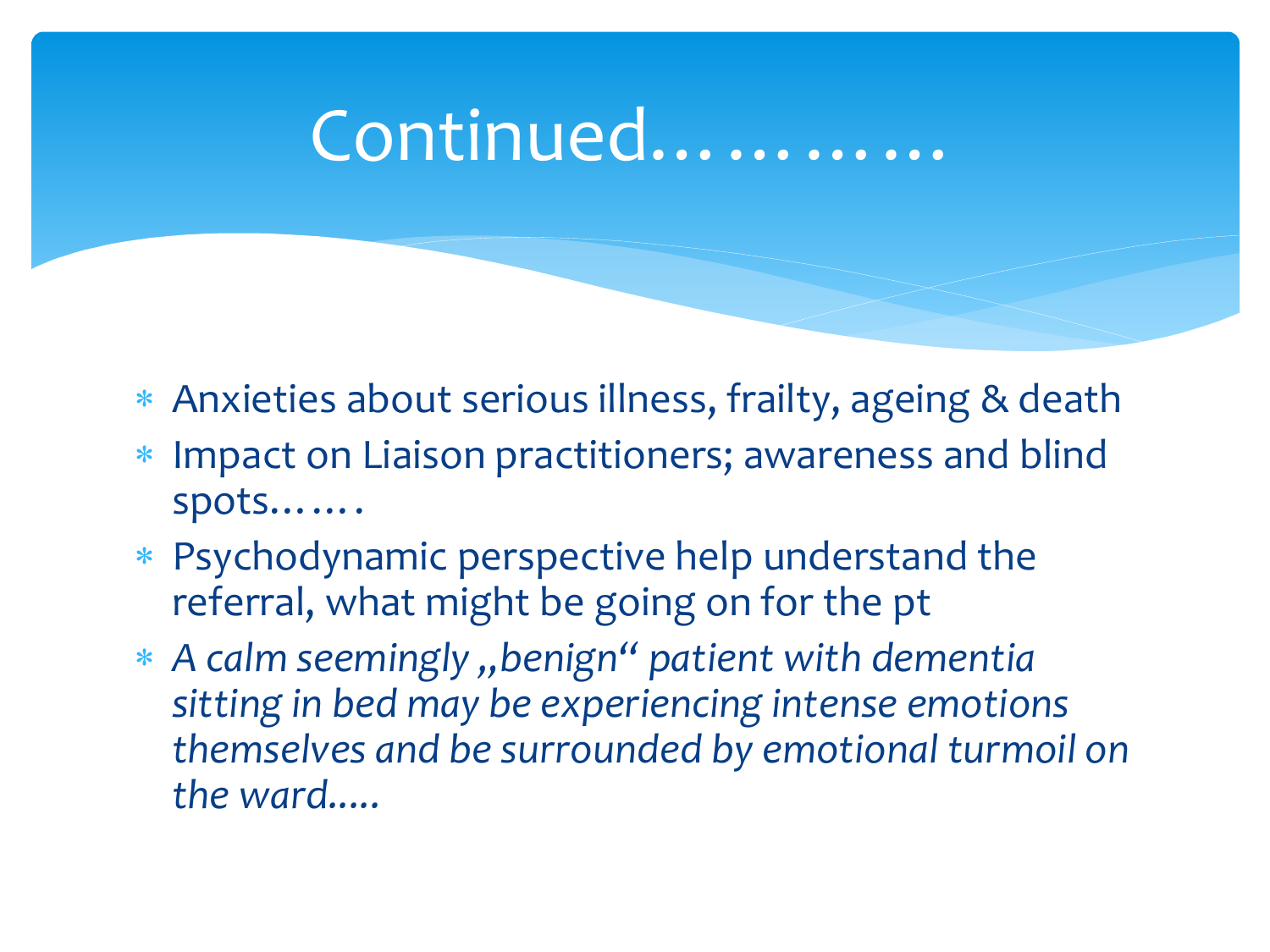#### Continued……..

- Bringing in your own perspective
- Relationships within the liaison team and with hospital staff & teams
- The milieu of the general hospital
- How are people (with dementia) viewed & treated?
- Liaison team may have to bear some of others feelings/ process e.g. anger, sadness, frustration…..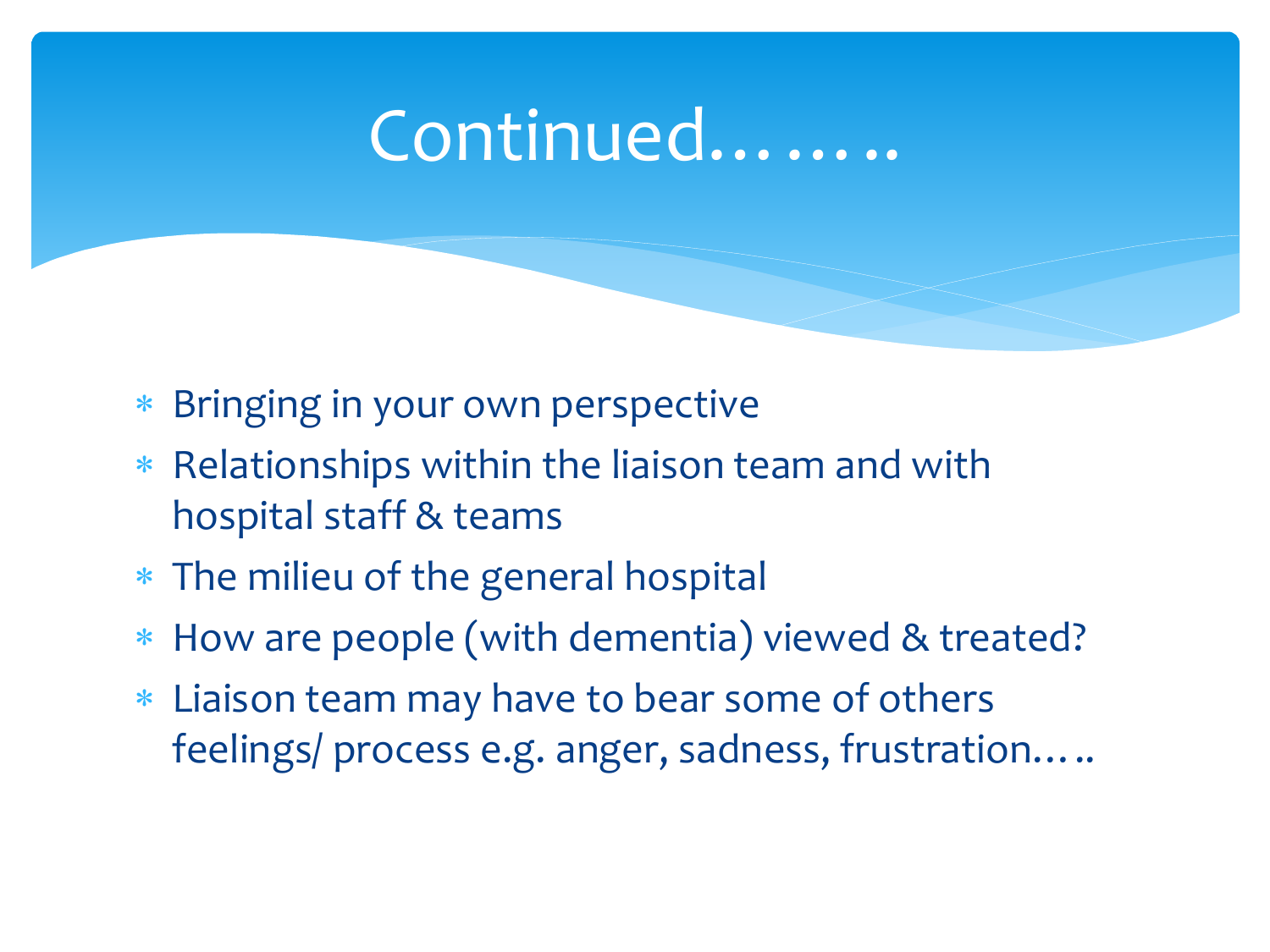### Clinical illustration continued

 *More difficulties arise when nursing home placement was discussed with him and his family, as his experience of spending times in childrens homes when younger is re-activated. He feared that staff wherever he was would behave in a sadistic way. Those who had looked after him felt that he seemed wary of them when they attended to him........*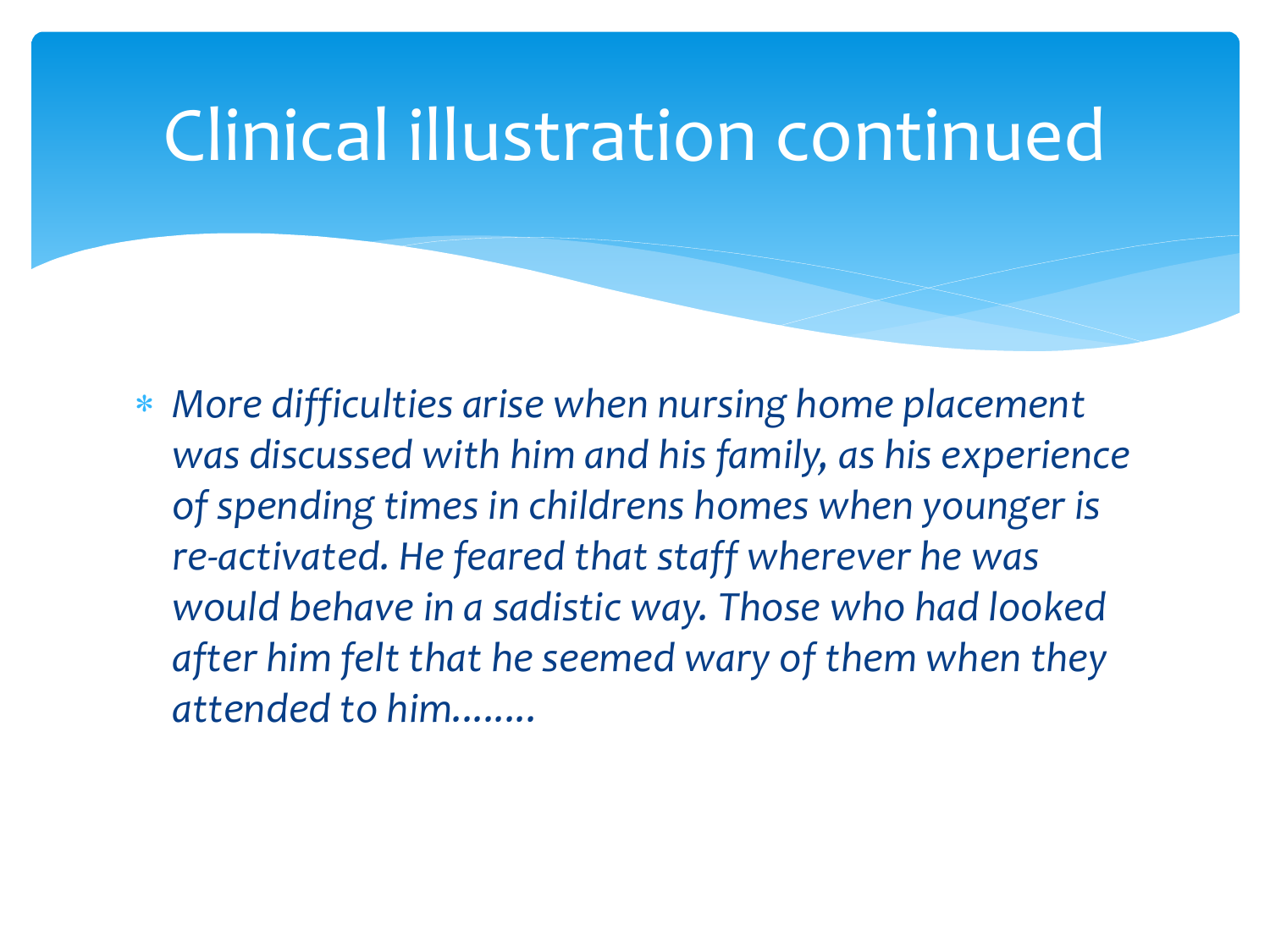### Dementia in the acute hospital…

- Can be very distressing……
- Industrialized nature of Modern medicine (Illich 1976); pathways & protocols
- The individual person…..
- Striking a balance "Intelligent Kindness" (Ballatt & Campling 2011)
- Staff "Irradiated with distress" (Obholzer 2000)
- \* "Re-thinking dementia" (Kitwood 1997)
- National dementia strategy: Butterfly scheme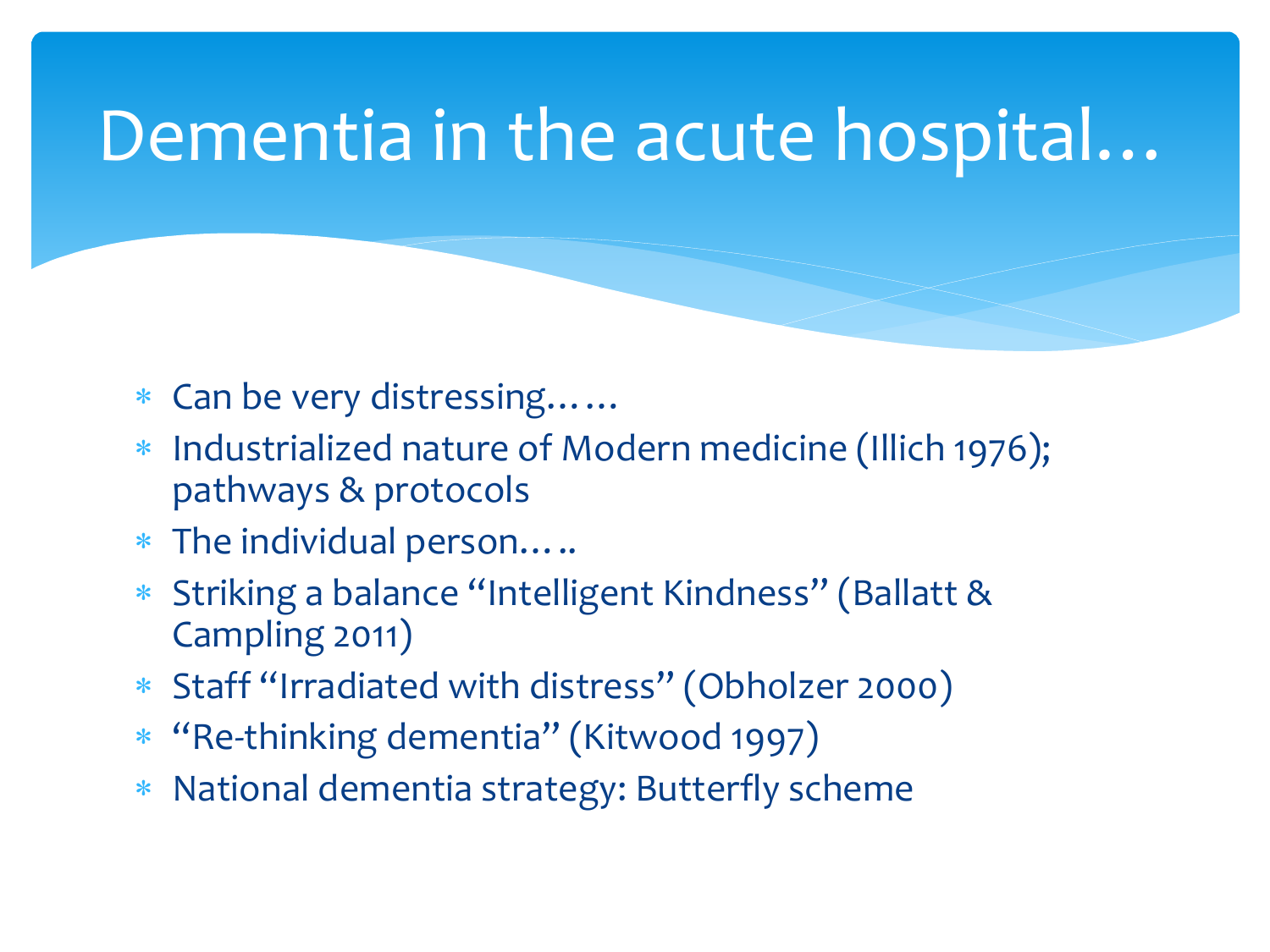Working in environment with little hope of recovery………

- No current cure; potency of "Therapeutic nihilism", can be subtle
- Adjusting one's own expectations….."Professional narcissism"
- Foreboding, dis-satisfaction with past, loneliness (Ardern & Garner 1998)
- Staff can identify with & experience similar feelings…..acting out
- Ignore professional opinions, side with pt or family members Main (1957) "The ailment" ordinary human feelings in care givers Sutton (2001) "Double jeopardy" in dementia of losing ones mind and being treated mindlessly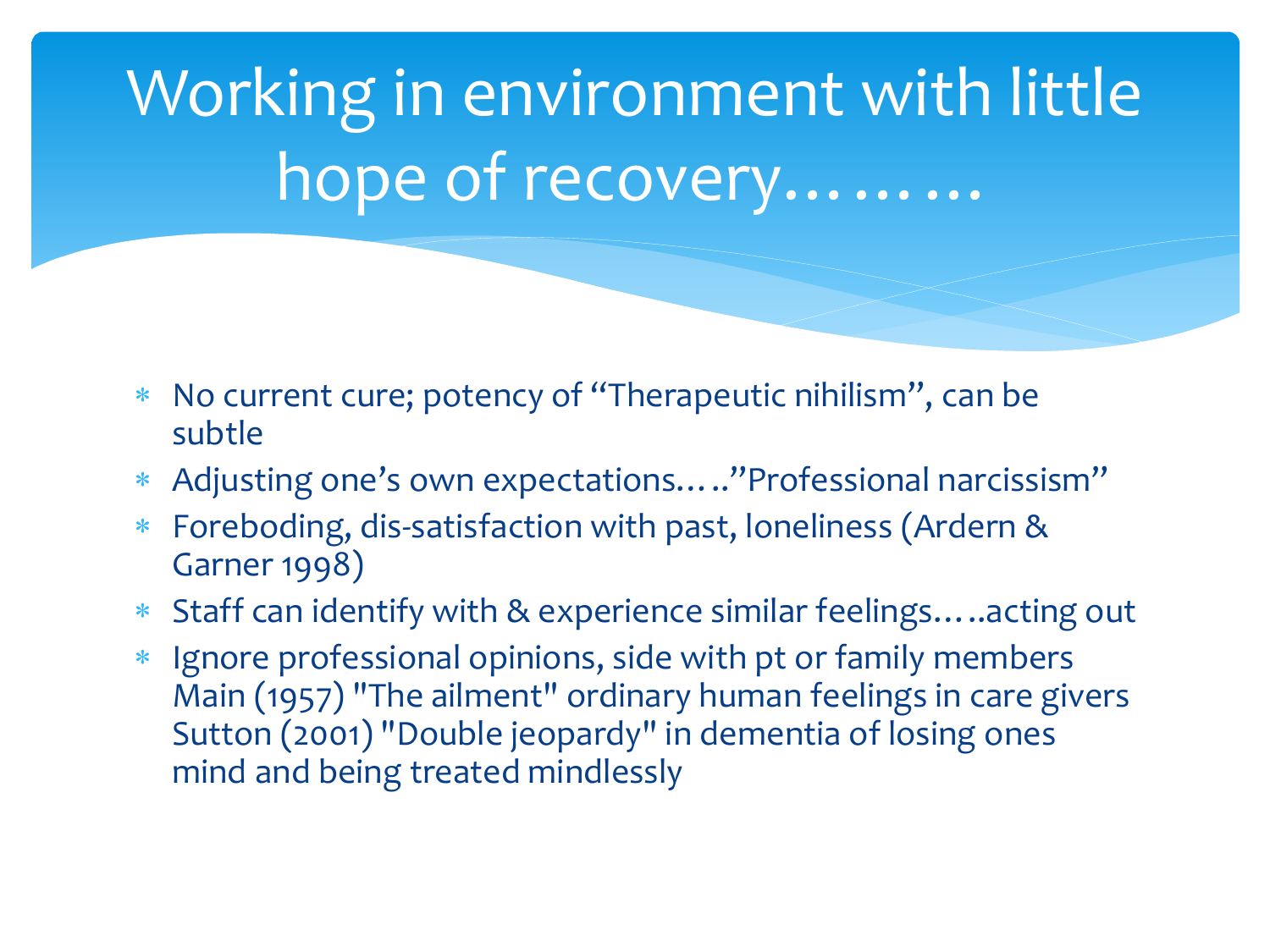### Clinical illustration…..

 *Jack is known to have dementia and from initial assessment his overall condition has been worsening over some time. He is particularly agitated when receving personal care and has lashed out at staff, at times causing injury. The ward charge nurse appears to be at her wits end as some staff have gone off sick and it is difficult to replace them.*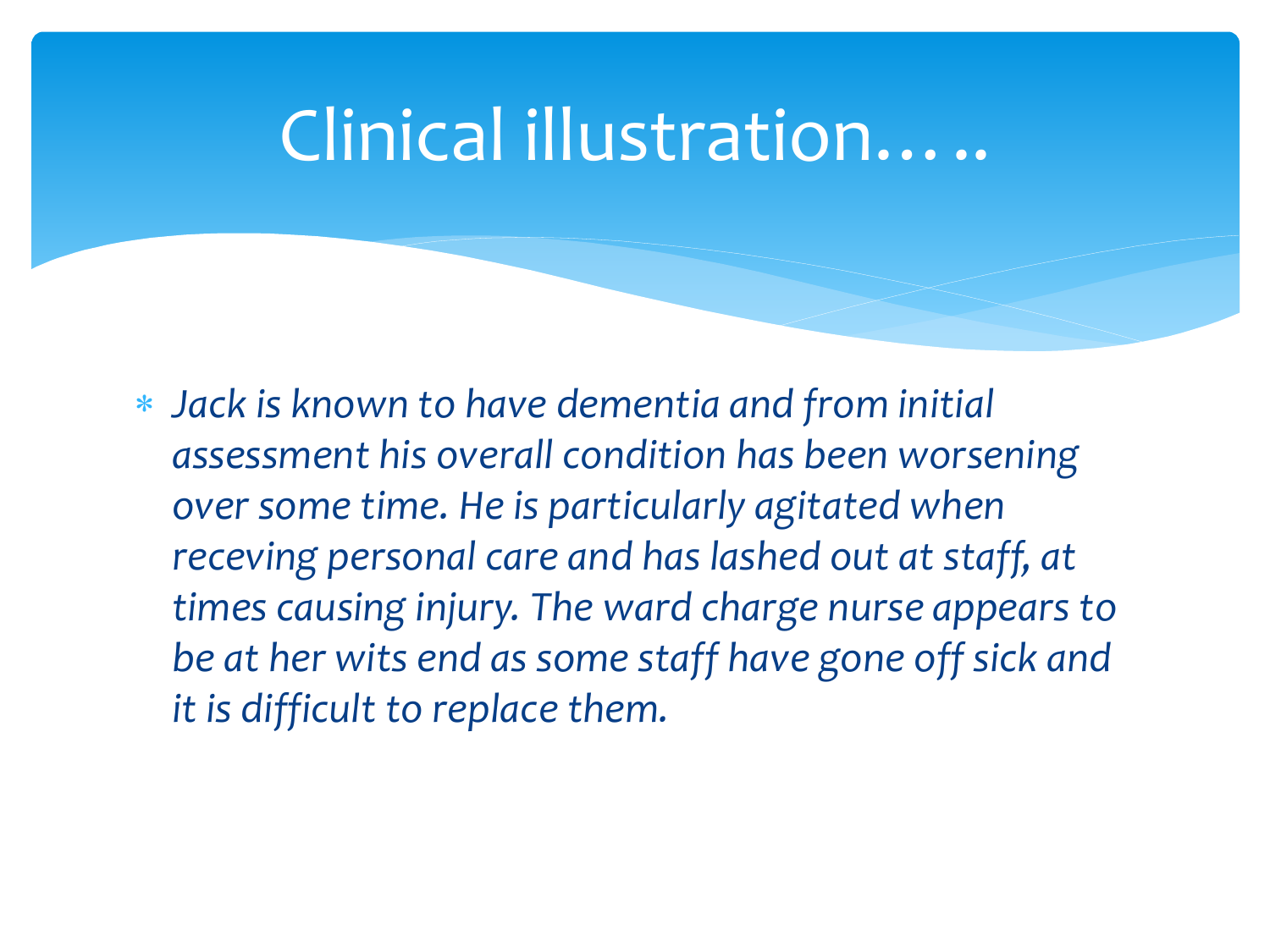### Referral to Liaison

What is going on for the patient now and also the referring team?

maybe much to decipher......

reasons for referral from rational to incomprehensible..... Liaison team handover.....ask questions....gauge reactions..... Seniors in team pick up on this.....containment

Thinking and reflection time........un-cautious manic activity Is something hateful going on? Pt tapping into archaic dynamics.....

When medication prescribed who is it (actually for)?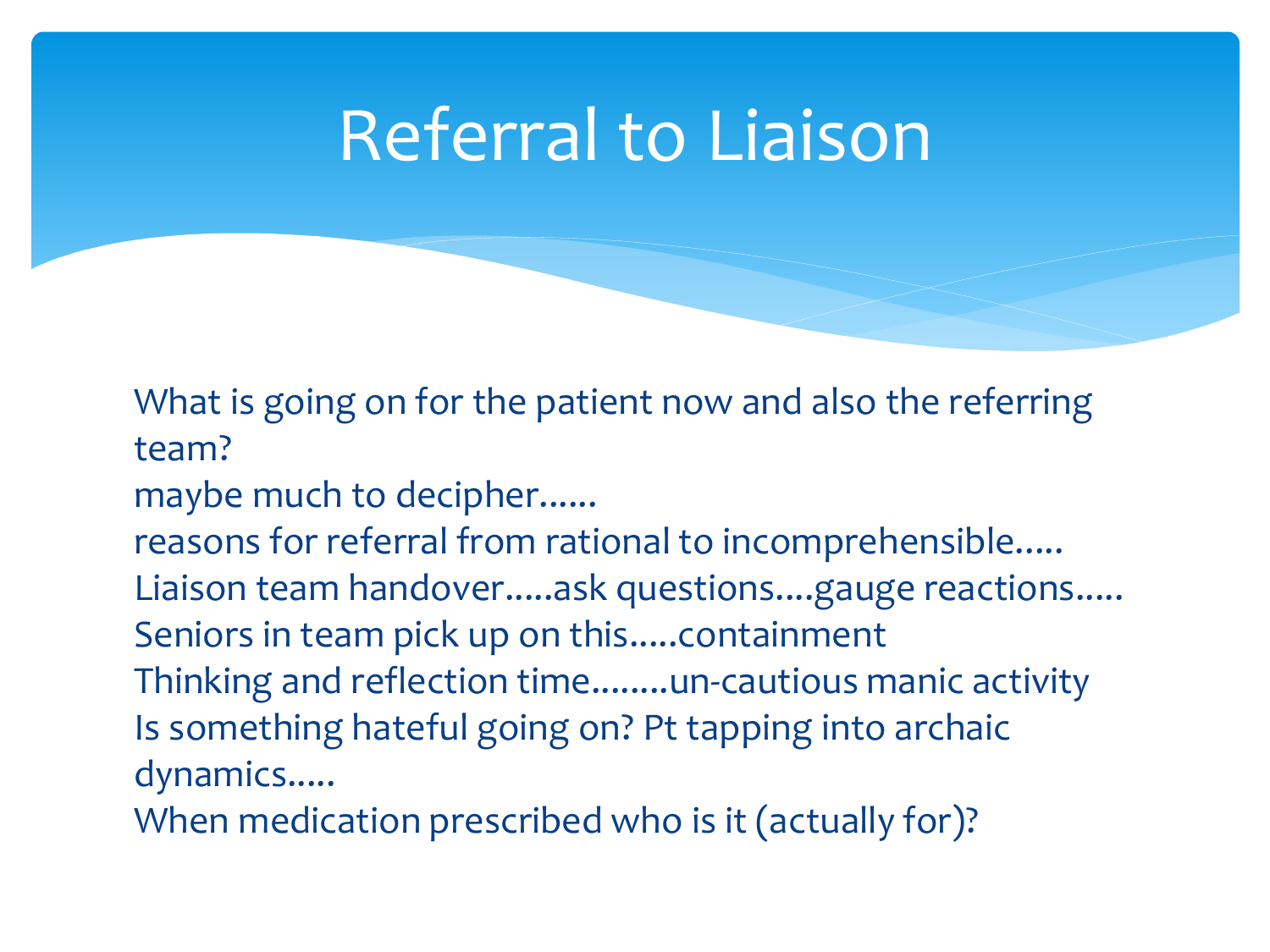### Clinical illustration

 *Allen, man in his 80s has been admitted with a chest infection. He presents as a loud and boisterous personality on the ward. His family tell one of the ward doctors that his memory has been getting progressively worse over some years and he is repetitive. There is a sense that his family are fearful of him and this may have prevented them going to the GP. They also seem traumatised in some way that is difficult to put a finger on.*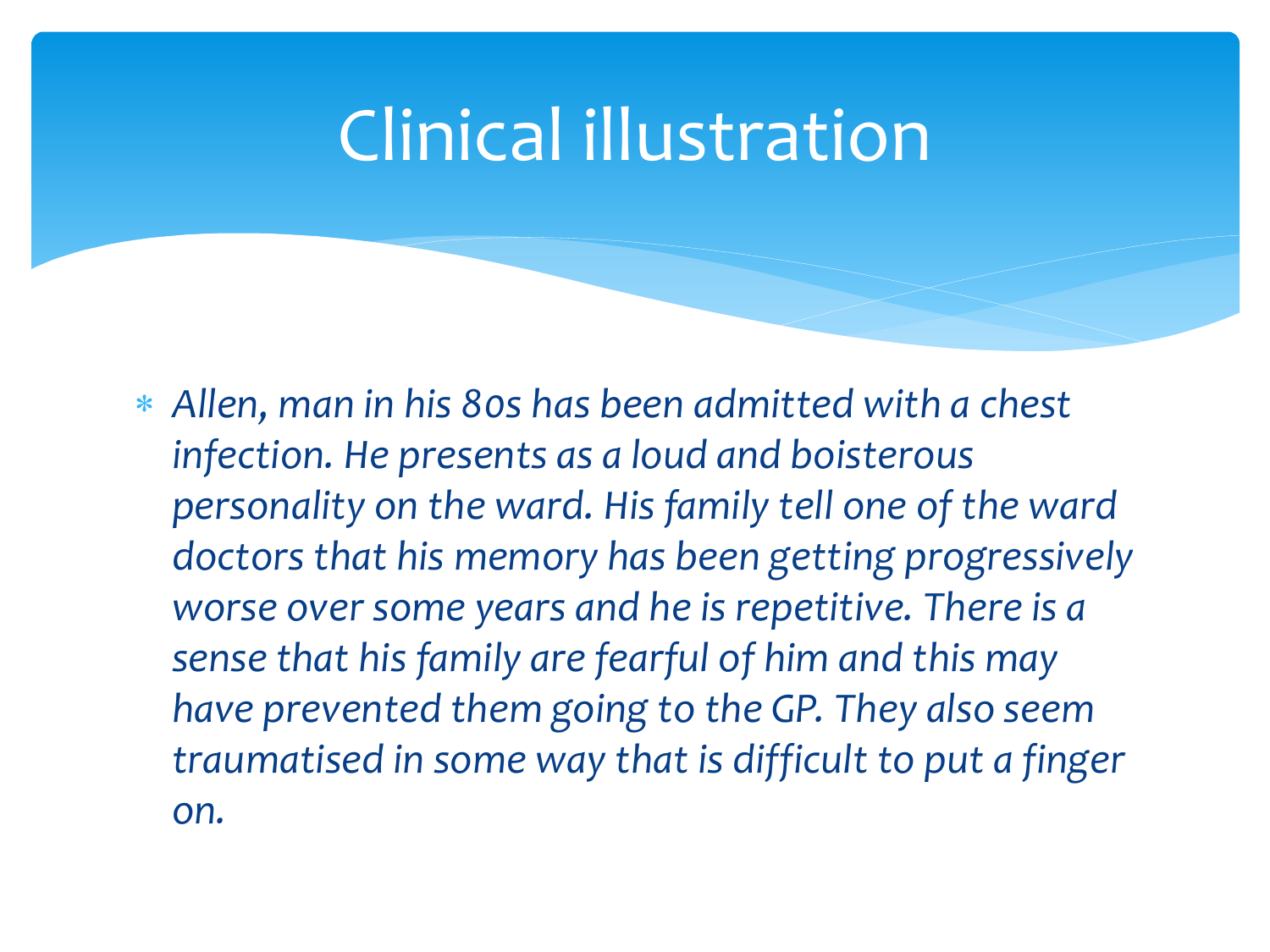#### Initial assessment

- *"Oh sir…….just one more thing" (Lt. Columbo)*
- what are your thoughts/ feelings when reading the notes, talking with team, seeing patient for the first time? what is and isn't being said? Stress (chronic), regression......detachment....Infantilization (Terry 1998) Personal and family history: patterns and repetition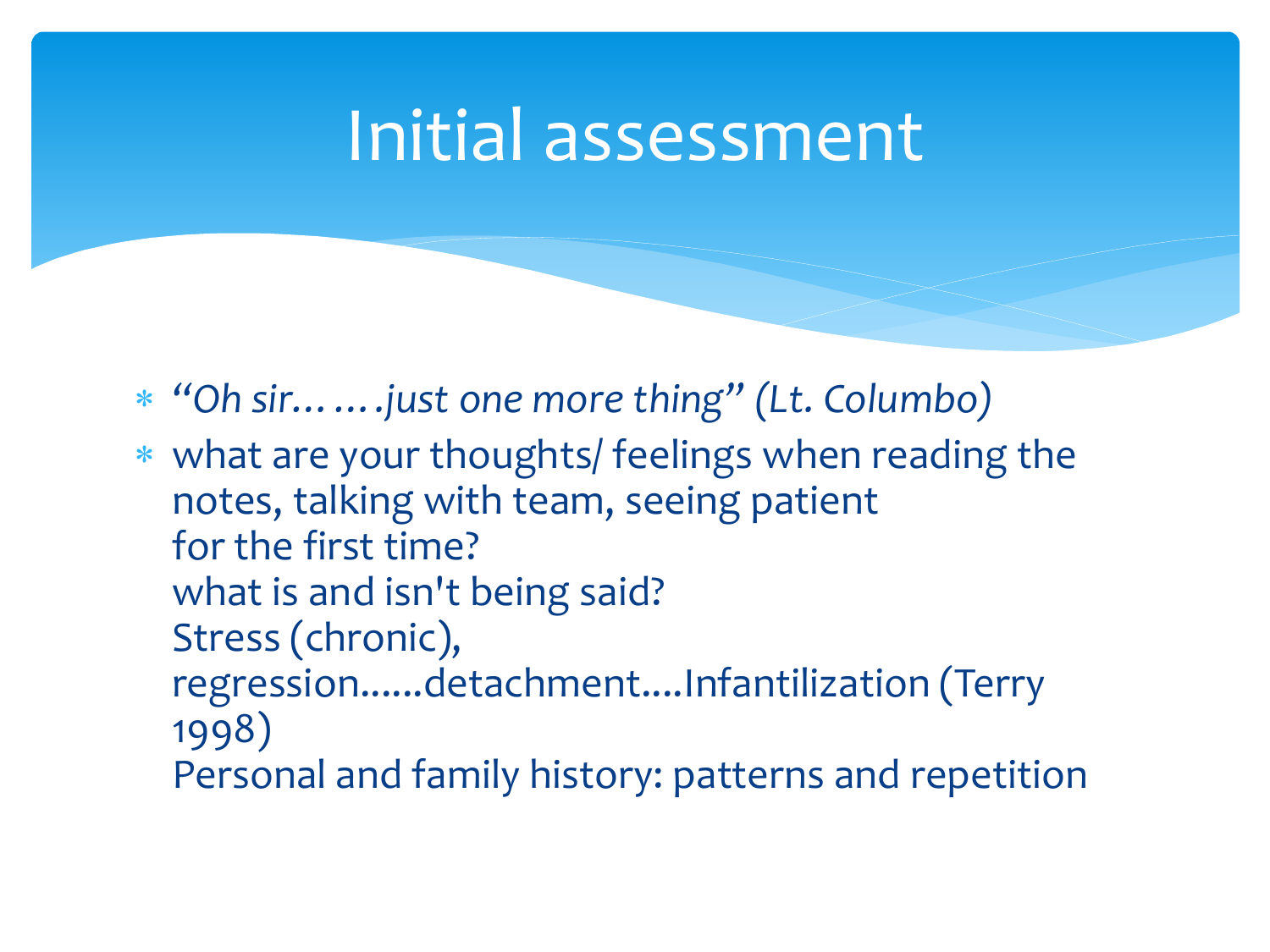### Psychodynamic concepts

- Psychodynamic concepts
	- Splitting & Projection: primitive defence mechanisms develop in early life to cope with internal and external anxieties
		- Projection attributing an unwanted part of oneself onto another
		- "Projective identification" implies strong response by projection finding a home in the other
- Processing projections e.g. unconciously whilst continuing to work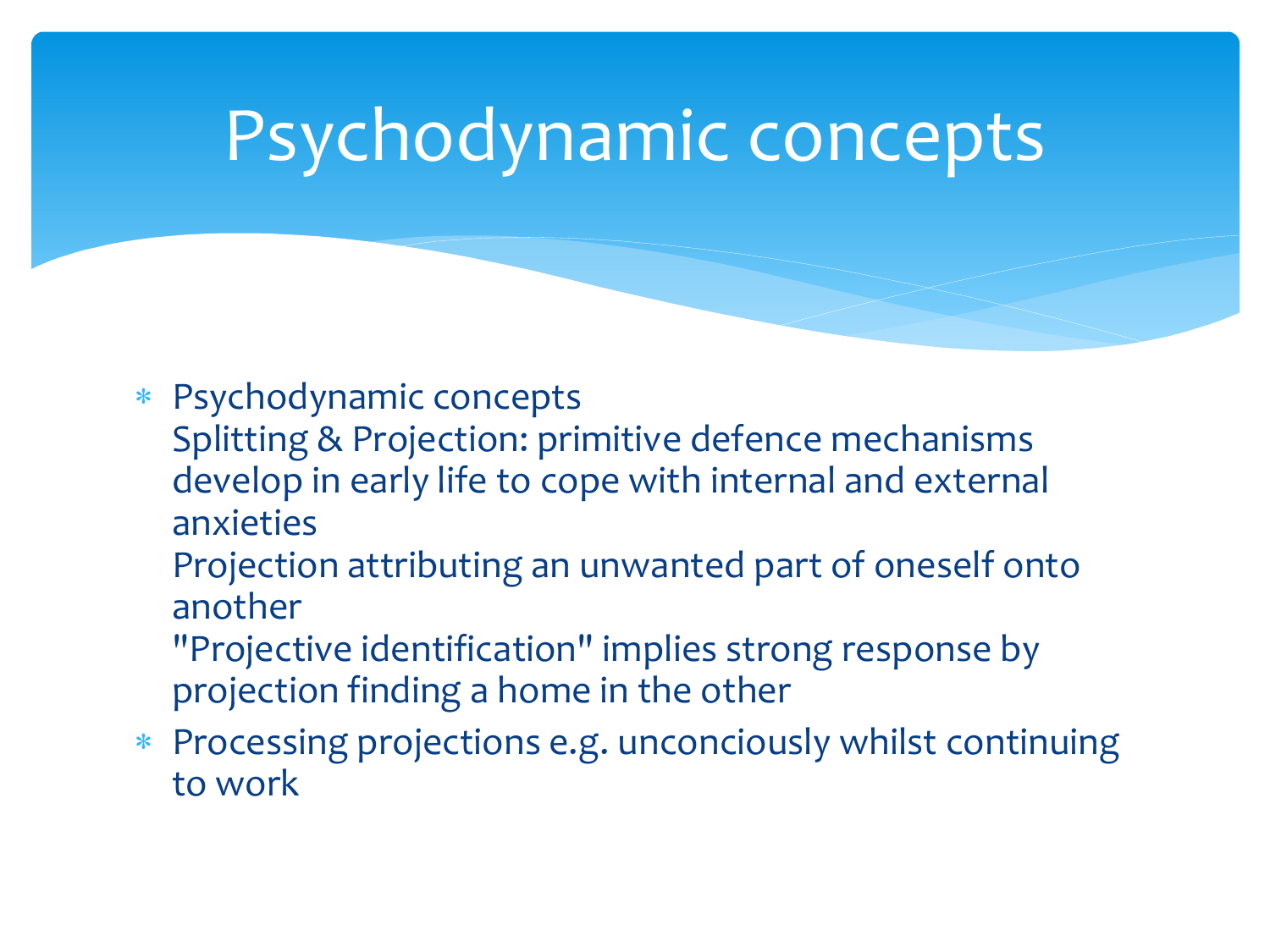### Continued…..

- Splitting: unconcious struggle to manage conflicting parts of oneself
- Could be reflected by different feelings/ reactions in different team members
- Individual moments with a patient/ family to interactions between teams
- Fragmentation within dementia and more primitive mechanisms at work
- Confused speech as a form of projection
- Resurgence of conflicts/ anxieties from earlier life/ heightening of defence mechanisms (Waddell 1998)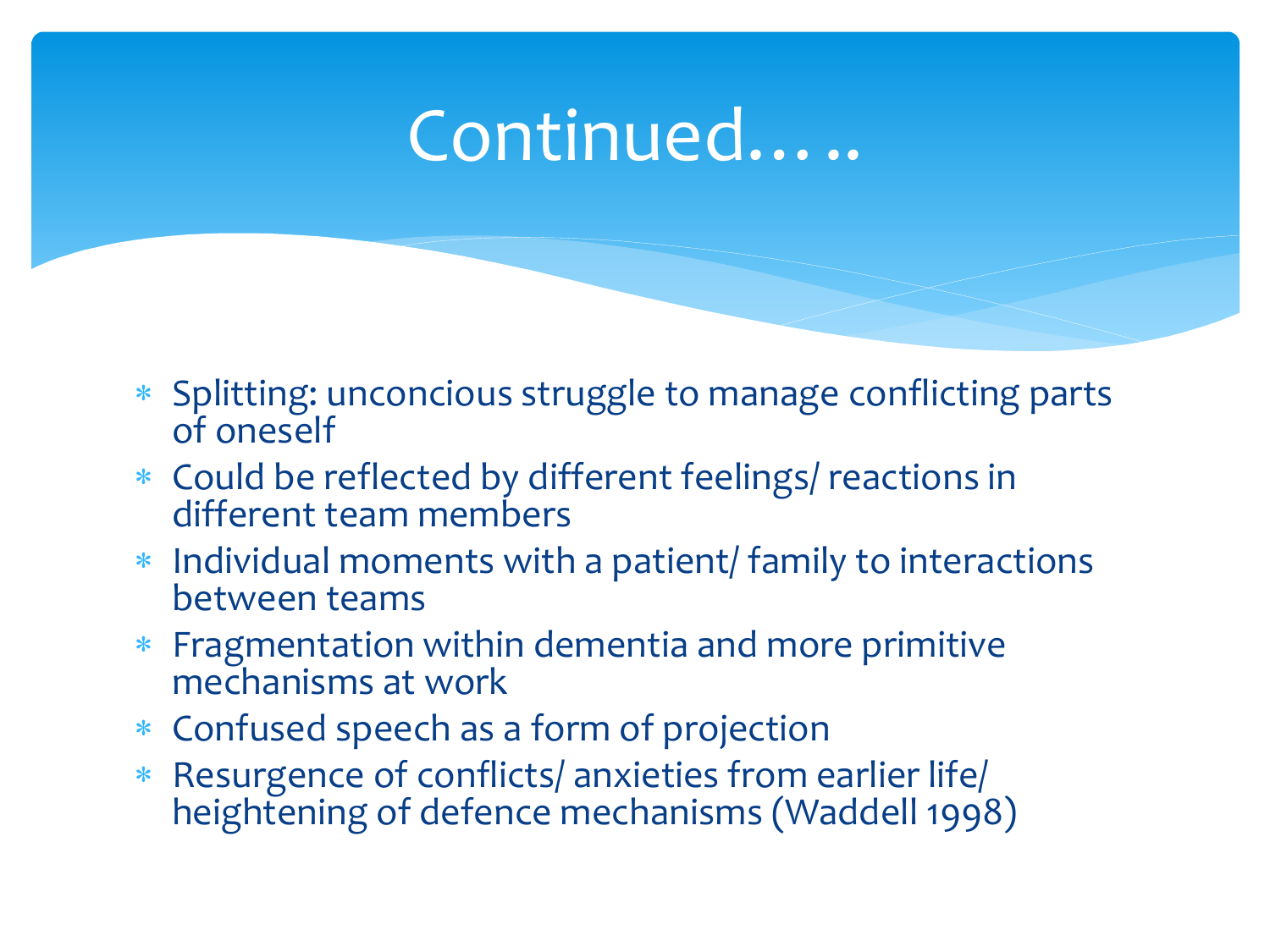### Clinical illustration

- *A member of the liaison psychiatry team sees Allen and speaks with staff and his family. He seems prickly and domineering with the liaison clinician. More of his personal history emerges; that, he came from a large family and grew up in impoverished circumstances. He worked in a steel yard throughout his life and become a foreman who used to order people around. His family and the treating team staff do begin to feel listened to in a containing sense so that a range of views is gathered. A dementia specialist nurse also becomes involved and there is an attempt to use tools such as "My life story" to help him but also to assist the treating team in seeing him differently.. They have already engaged*  with some aspects of his personality and as they start to learn more about him a *different dialogue emerges. There is more recognition of what dementia means for him and why he has been so determined to exercise control in such an aggressive way.. There is still pressure from some staff and some family members to prescribe tranquillizing medication but equally resistance to this from others*
- *Best interests meeting; acknowledgement of difficult feelings.*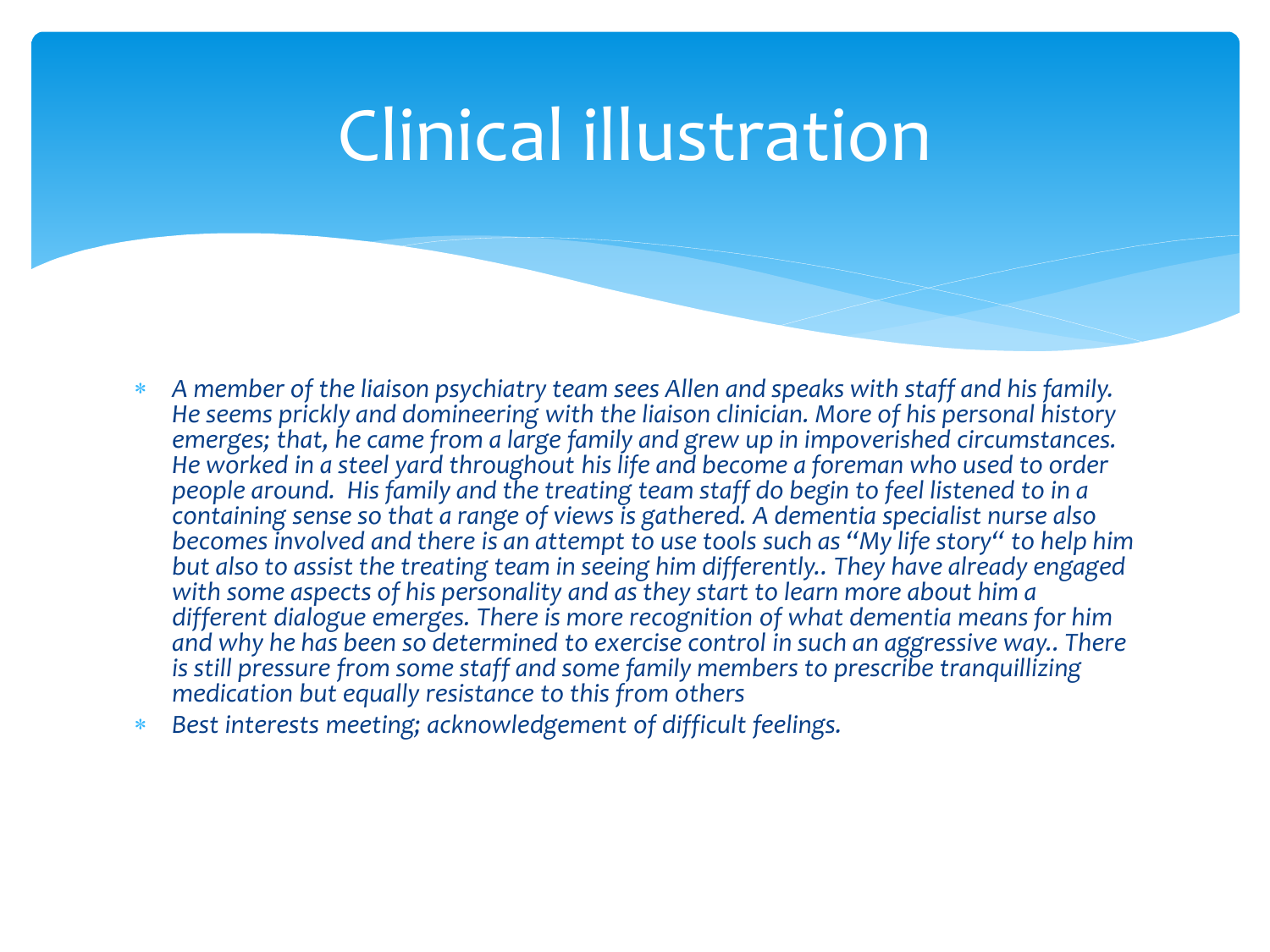### Counter-transference

- Broadly feelings experienced towards the person
- How patient reacts towards you as healthcare professional and earlier life experiences
- Empathy "Tuning in" can be part of this also
- Contradictory feelings…….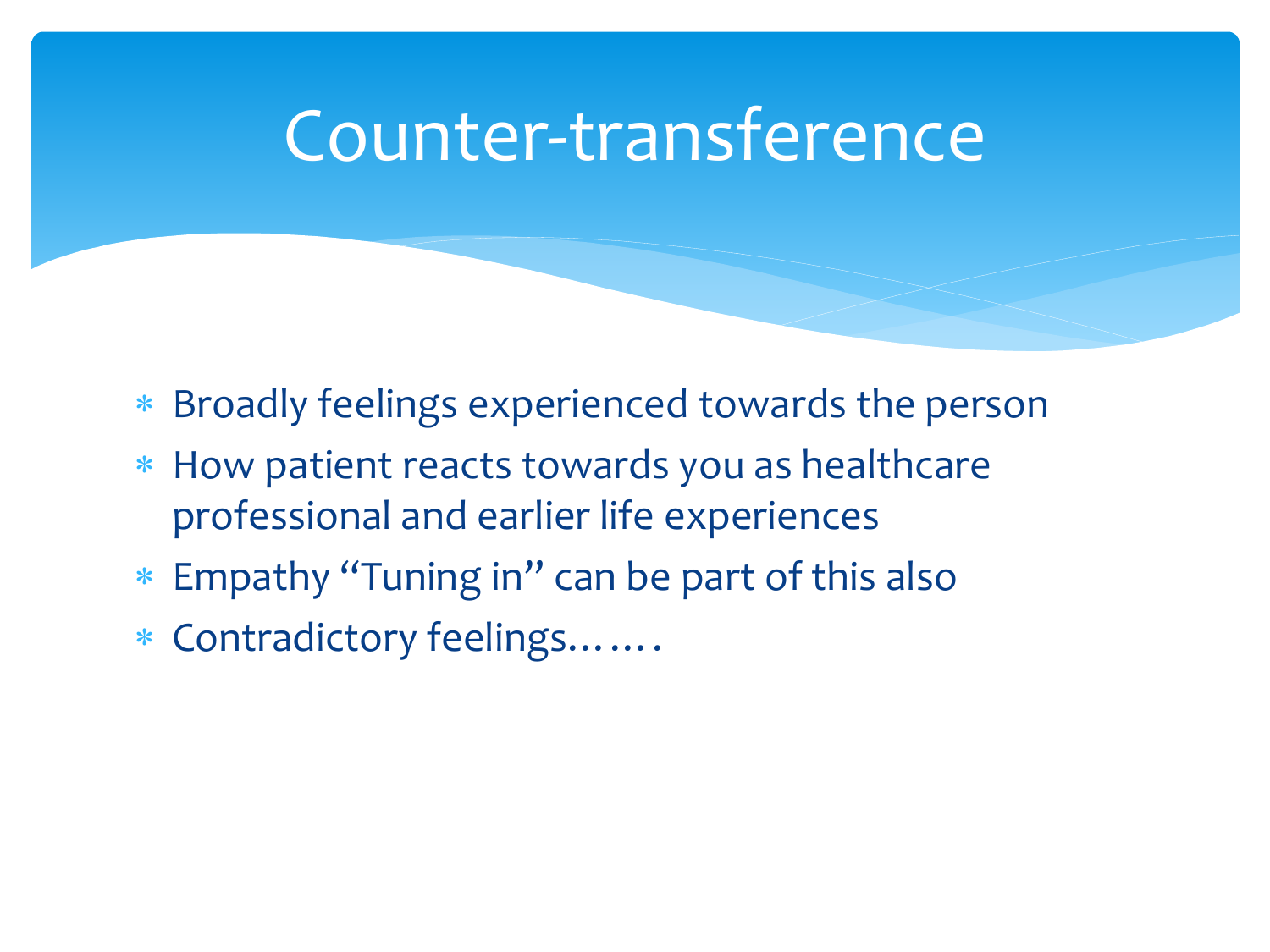### Clinical illustration

 *Janet, a lady in her late 70s is admitted and treated for various medical problems. She is crying constantly on the ward saying that her husband has just died a few weeks before but it soon emerges that actually it was some years ago. She is very anxious and often repeating herself. Several staff members have themselves left work in tears and feel overwhelmed looking after her. Other patients whilst sympathetic have complained at times that they cannot sleep. When she is moved to a side room she becomes even more distressed, convinced she is going to die. This leaves the ward staff in a quandry..........*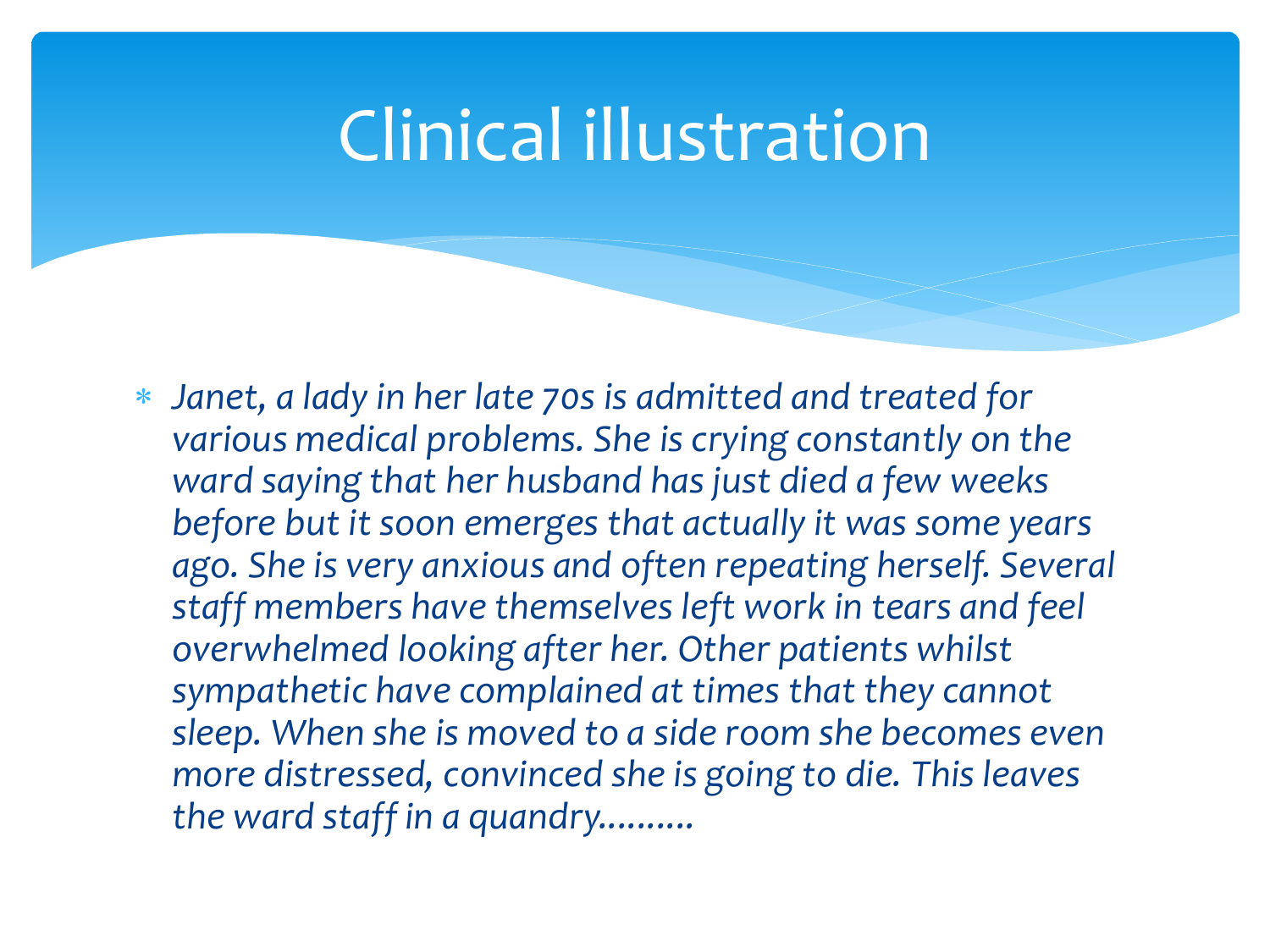### Containment

- \* Key concept in dementia work and psychodynamic approach
- Hold uncertainty whilst being able to continue to think
- Baby needs parent who recognises anxiety, can tolerate and process it
- Enables one to contain oneself better
- Decisive action versus bearing with
- "Unbearable situations": wishing to care versus wishing to get rid off (Ardern & Garner 1998)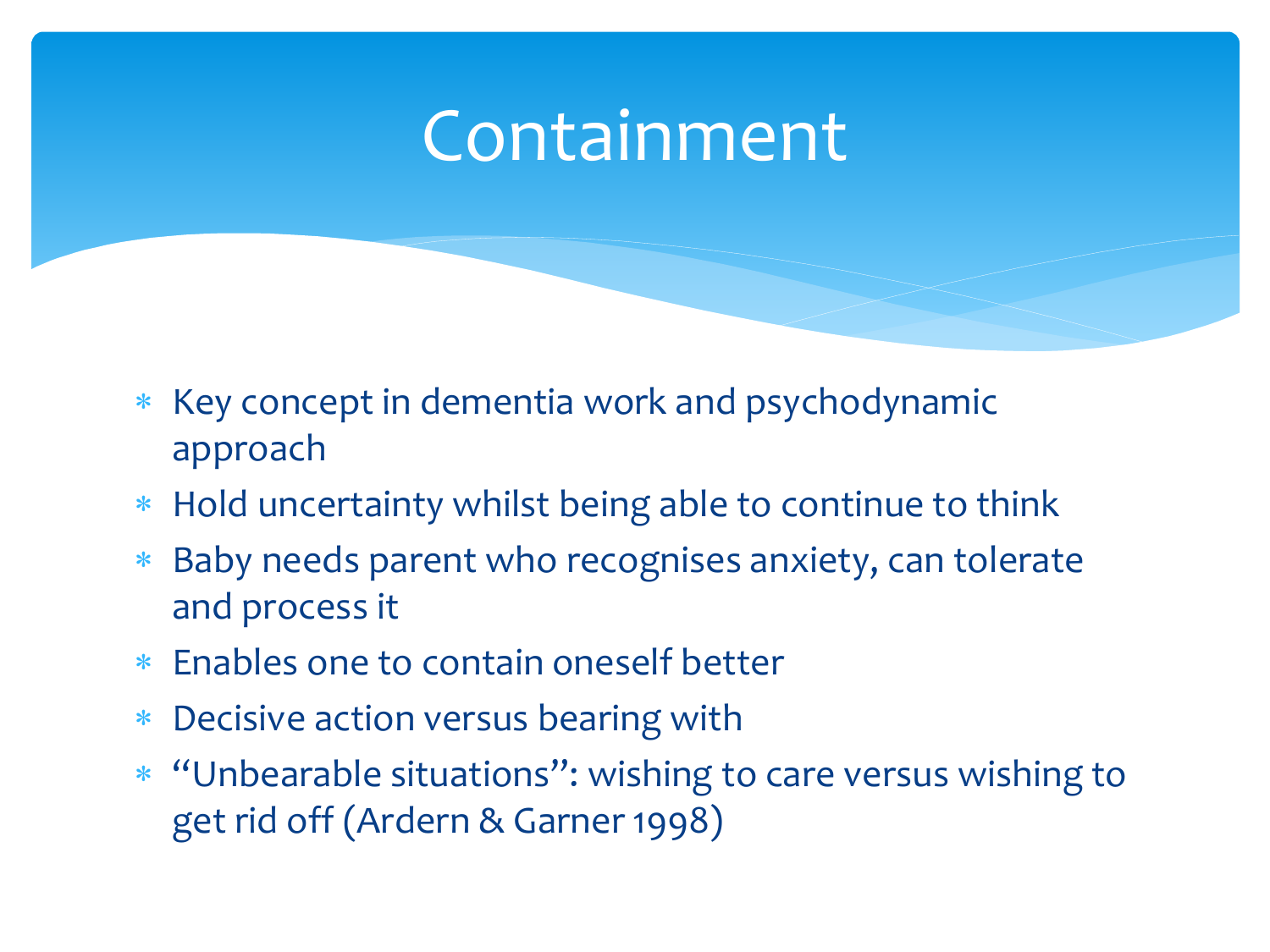### Clinical illustration

 *From informant history it appears she was not talking about her husbands death in the time prior to admission. More history emerges; her husband died in the same hospital and that at the time of his death her cognitive problems were emerging. Family and friends describe some of the difficulties she has had with grieving. There is a sense that admission has re-activated her feelings. Some of the challenges around talking about death in hospitals are evident in this case. It is compounded by dementia which has been described as a form of dying whilst the person is alive.*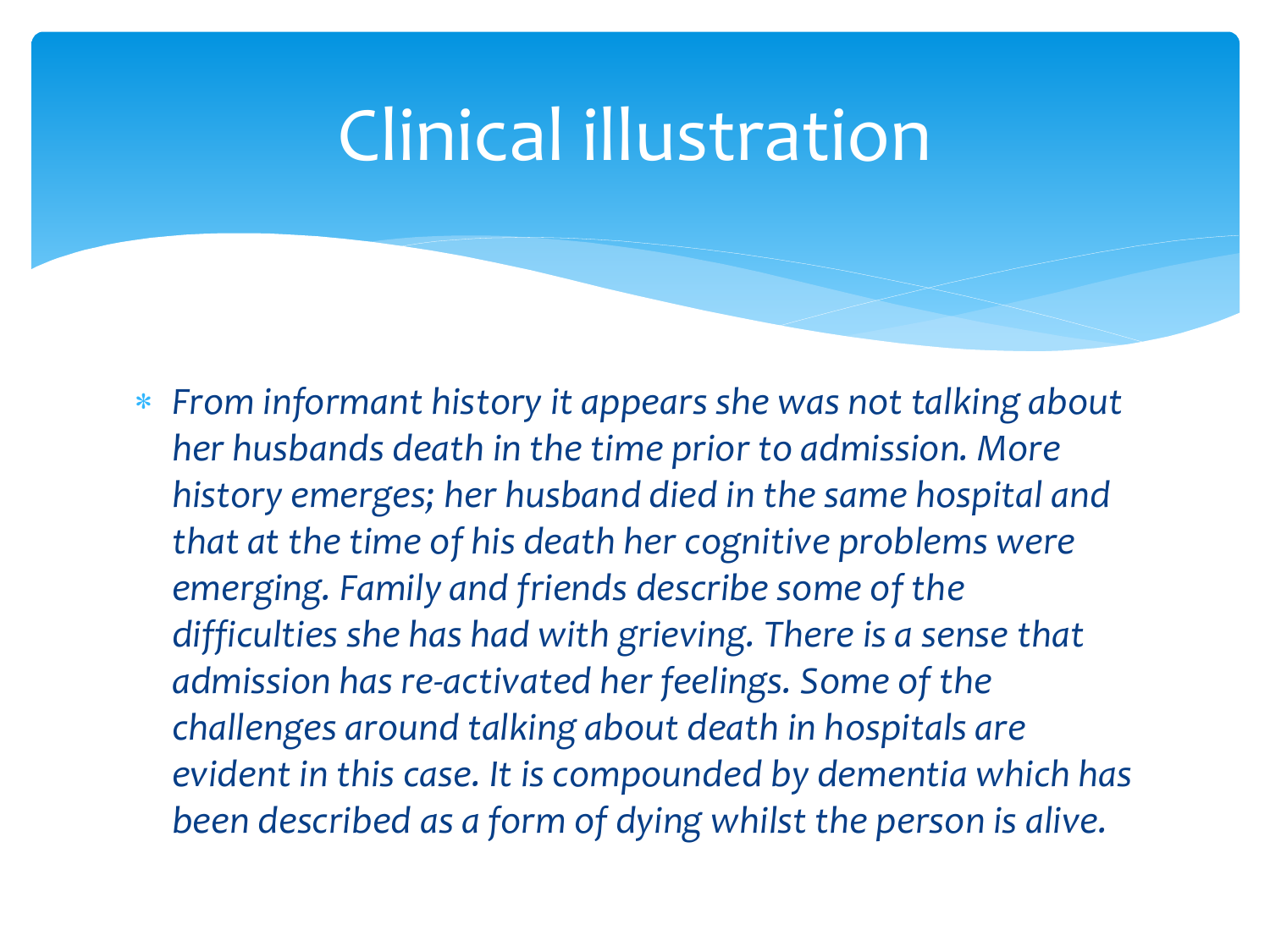#### Containment continued……

- Difficult thing to measure…….
- \* "presence": being in touch with difficult feelings
- Often intrinsic process…..easy to be pulled out of focus…..rolereversal situation ie young looking after the older person
- Few forums……supervision, reflective practice
- Care giver provide receptive frame of mind, modify and recommunicate things back to pt/ family (Waddell 1998)
- Fear of separation and abandonment in dementia: Rustin (1991) powerful self-knowledge as care giver
- Containment key quality of a service (Martindale 1988)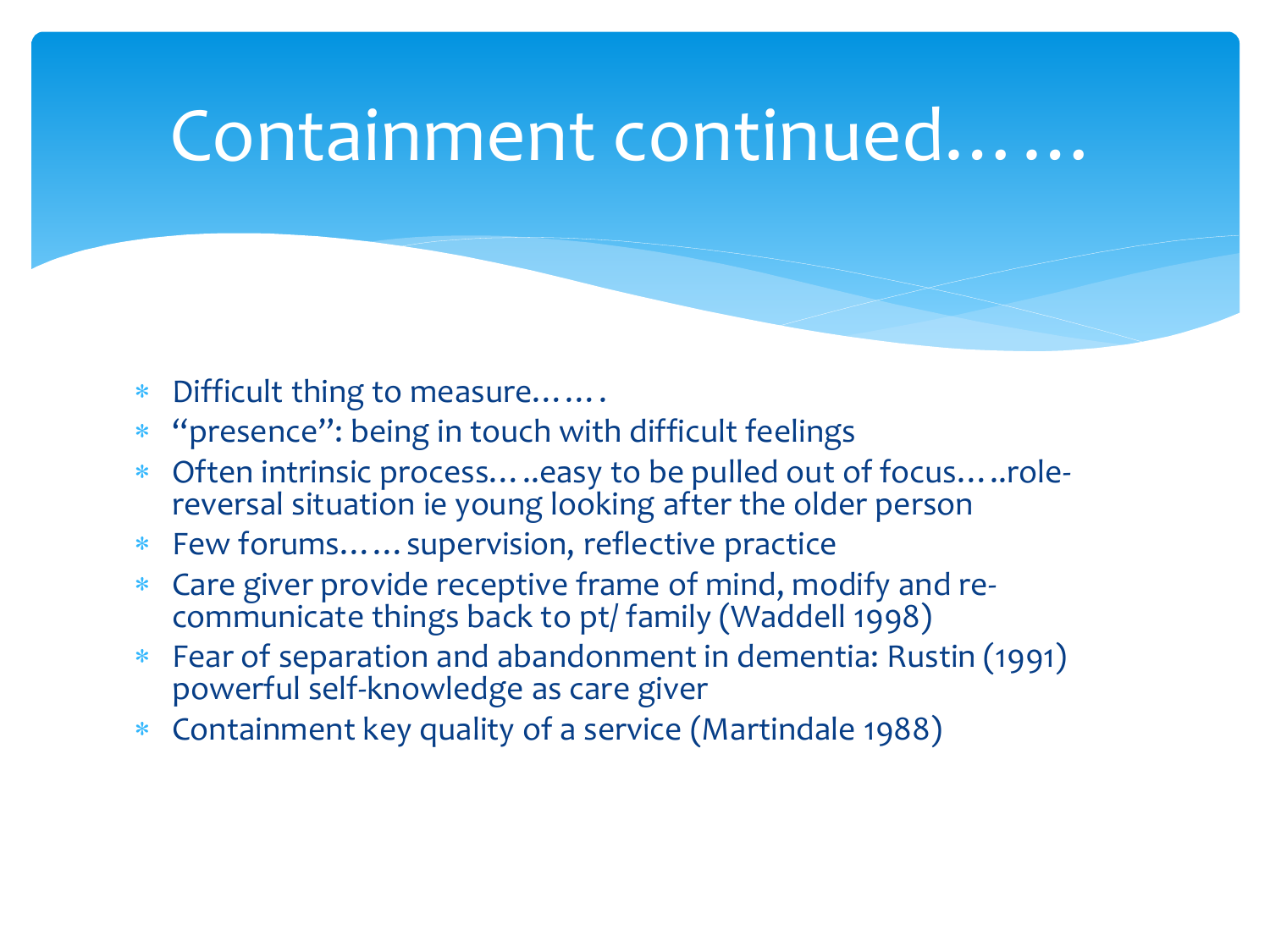### Narcissism

- \* struggling to relate to others with all the feelings e.g. envy, separation and dependence that this can entail, thinking that one has all the characteristics within oneself to manage
- Our own and the patients; relationship to ageing (Cohen 1982)
- Anxieties and narcissistic rage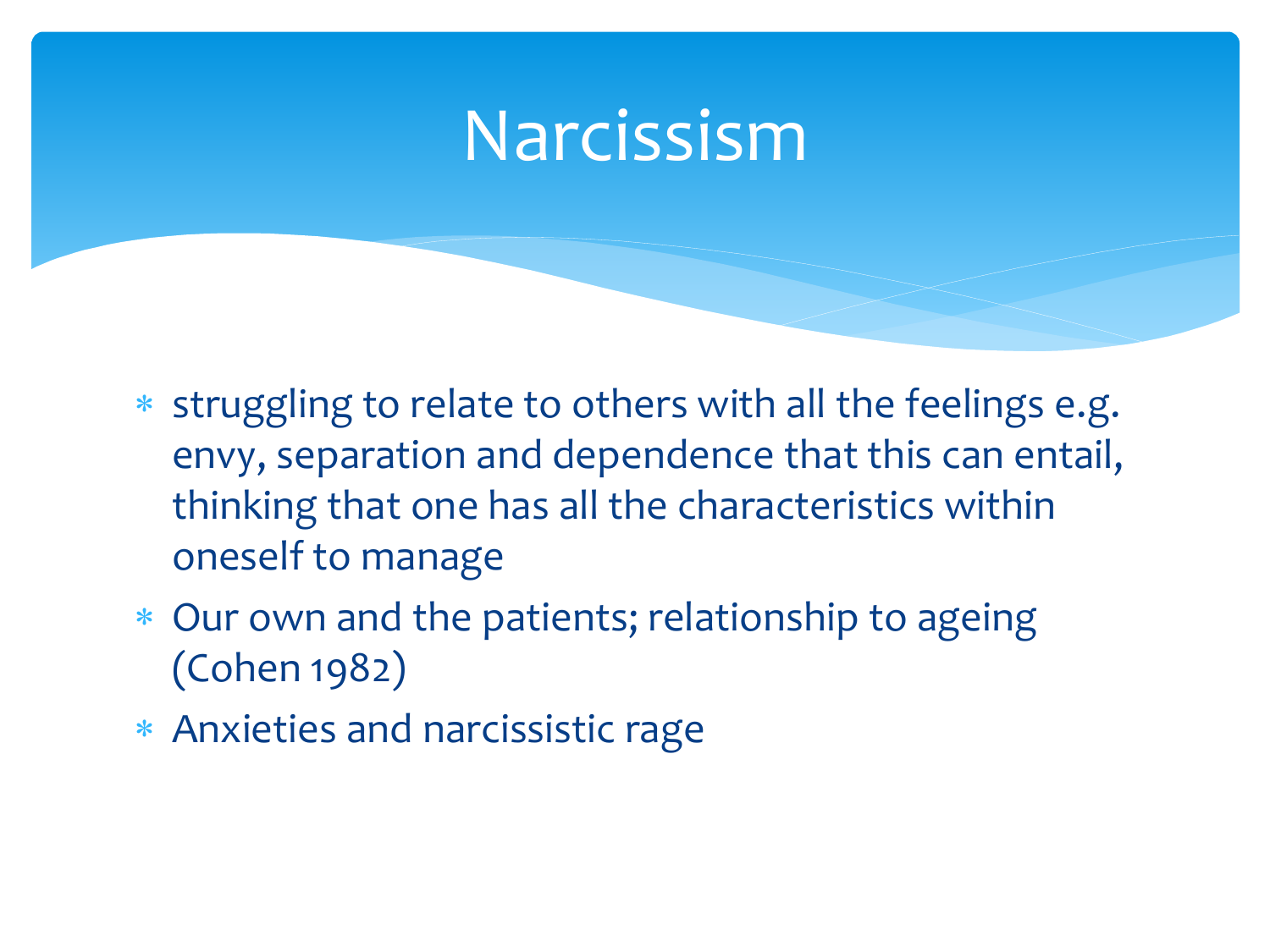# Acting out

- Tendency to think or talk impulsively, related to an underlying feeling
- Unconcious urge, aggressive, repetitive
- As a care giver ability to sit with things……whatever they are……..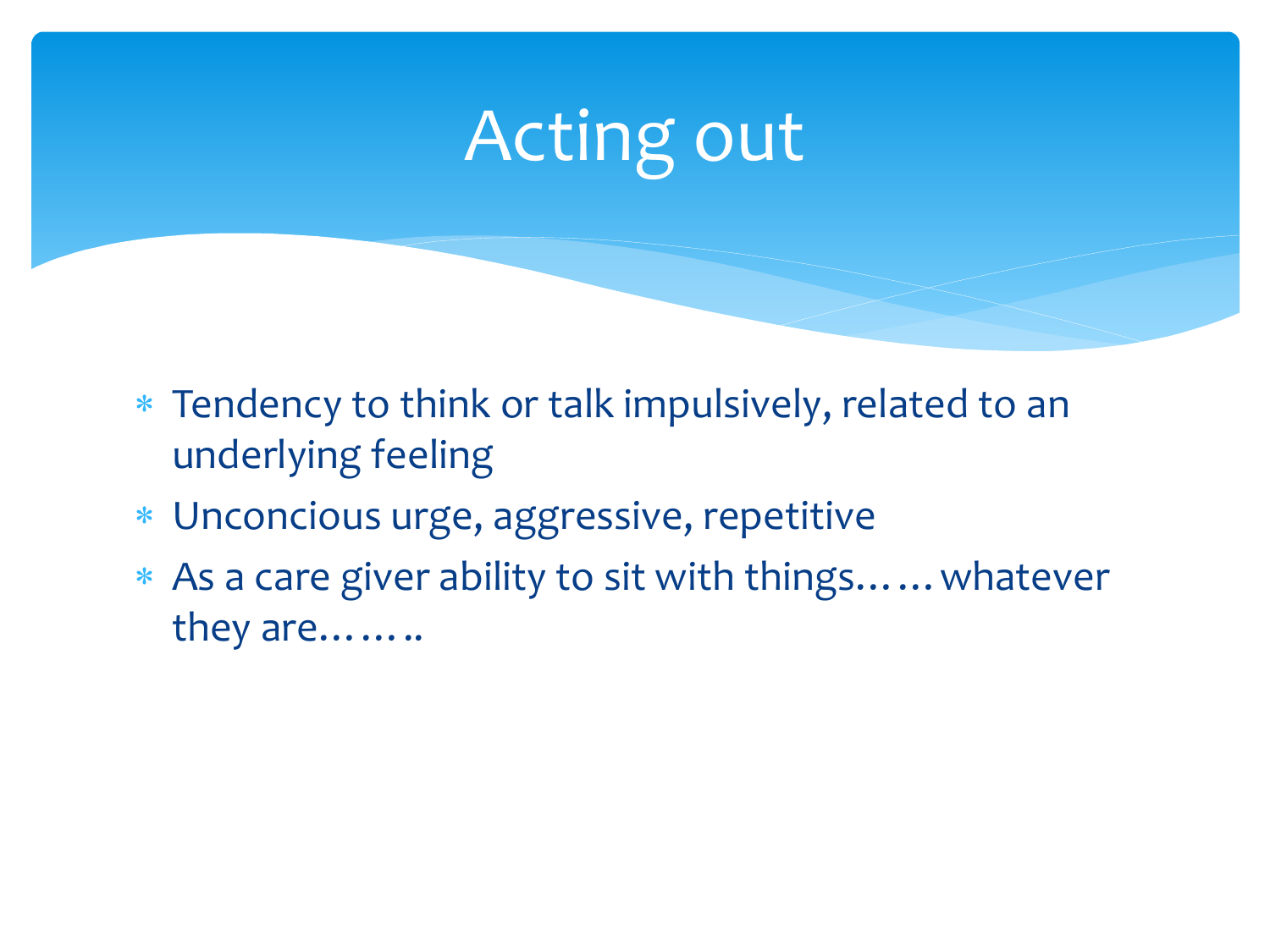# On-going review in liaison….

- Find out more both background info and also how they are in hospital
- Psychodynamic can help more 3D view of someone (Ardern 1995)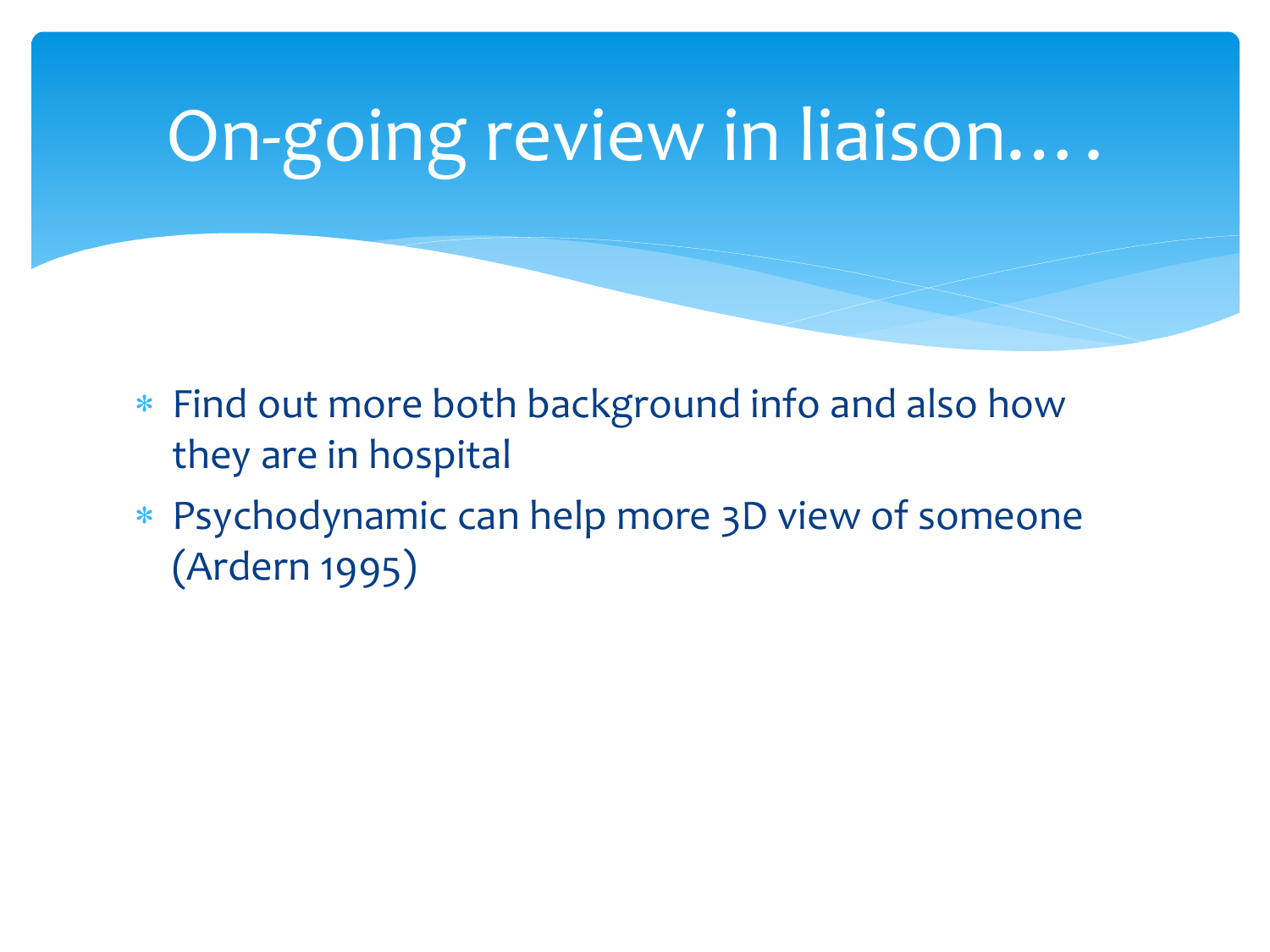### Conclusions

- Liaison teams important role in Dementia from individual patient up to team interactions and whole system
- Enriching individual understanding
- Containment in a pressurised situation
- Humanising effect, thoughtfulness in work….dialogue about dementia
- Consider the uniqueness of a person and their relationships with others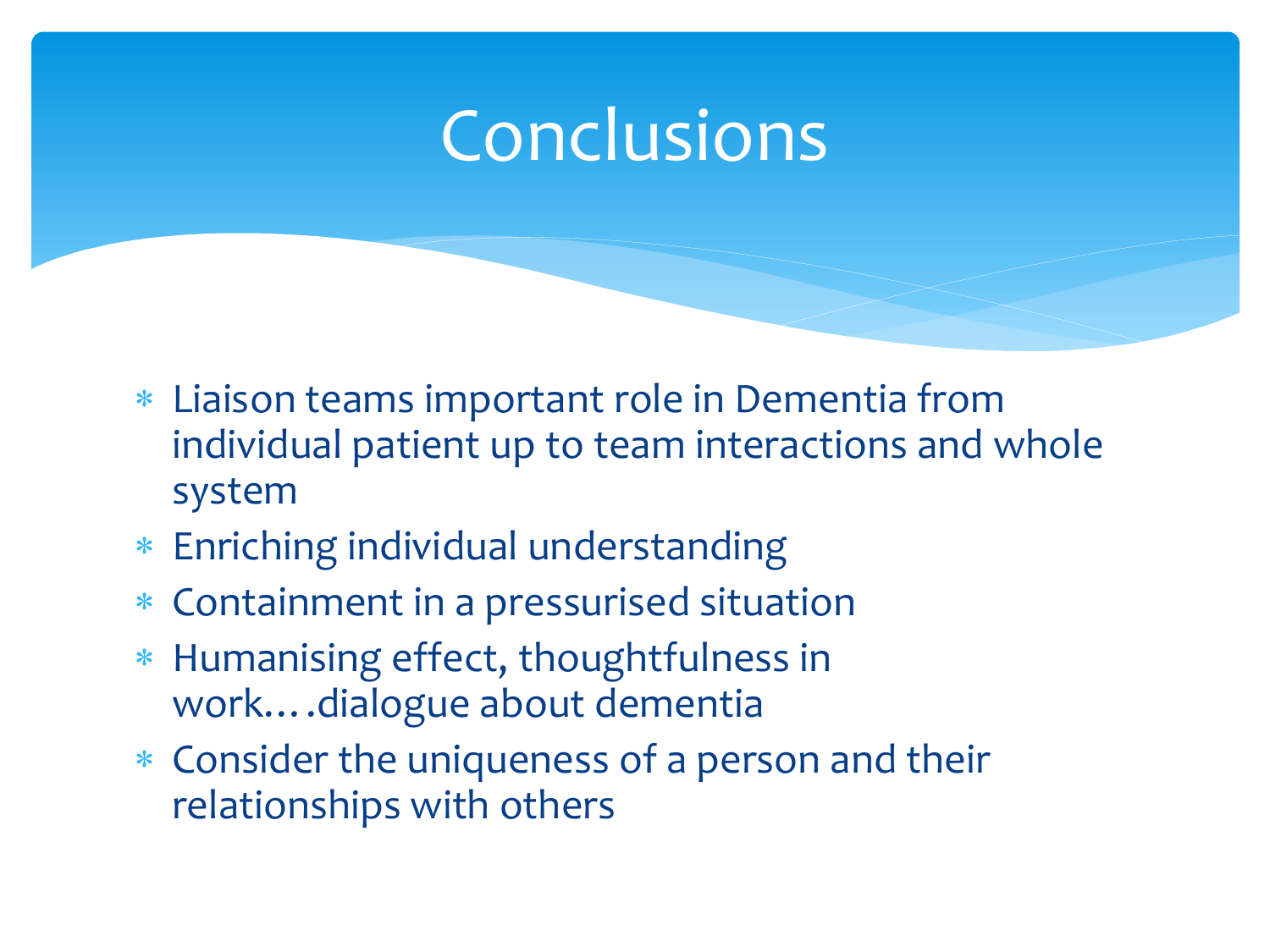# Suggestions………

- Reflection……self/ group/ team
- Balint groups
- Schwartz rounds for hospital service…….